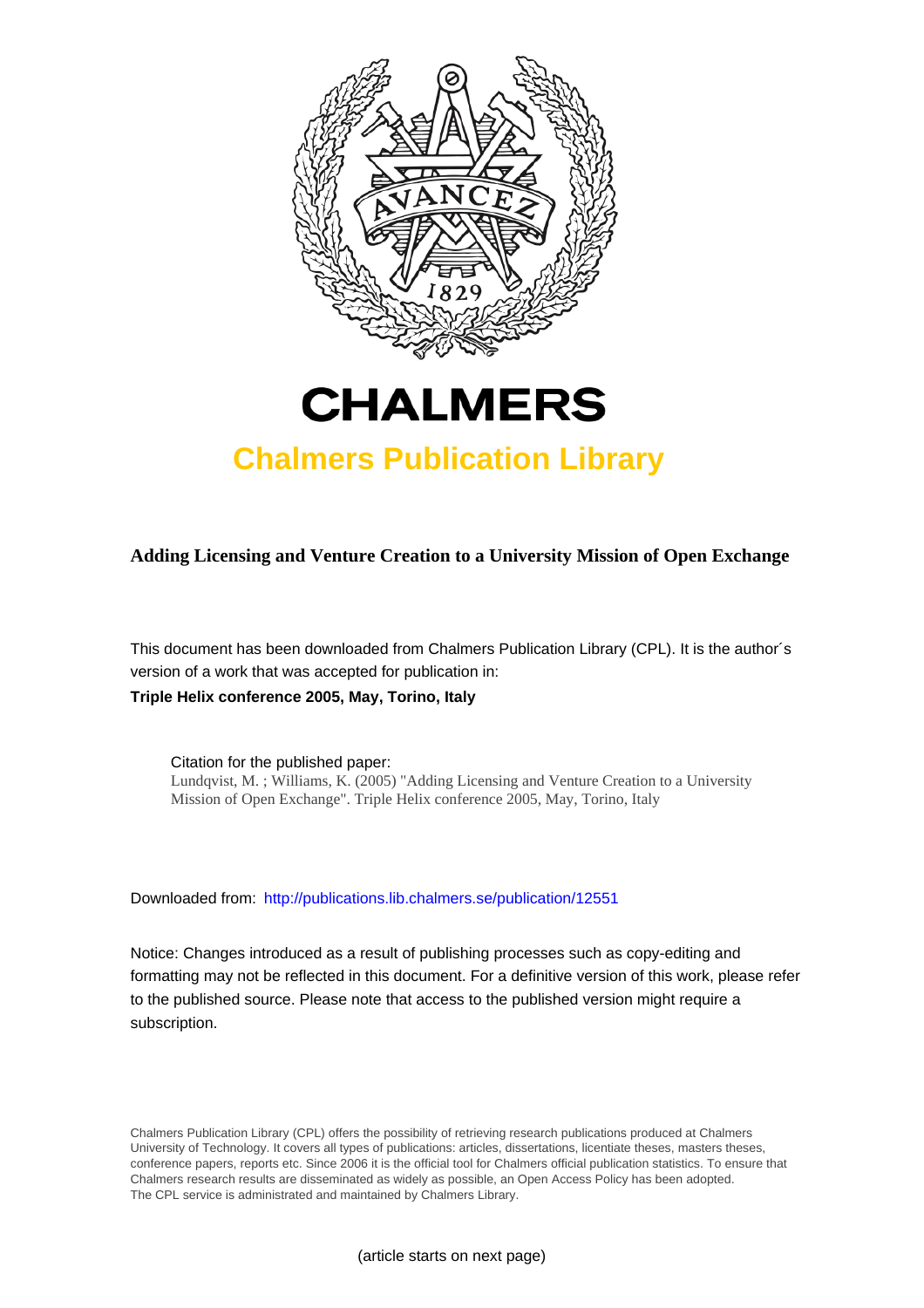

## **Adding Licensing and Venture Creation to a University Mission of Open Exchange**

Mats A. Lundqvist, Chalmers University of Technology

mats.lundqvist@chalmers.se

Karen L. Williams, Center for Intellectual Property studies

Chalmers University of Technology & Gothenburg University

**Key Words:** university technology transfer, open science, licensing, and venture creation

#### **Abstract**

Universities have, for a long time, gained societal recognition and interest through their ability to govern a global system of open science and open exchange as well as a system for building of recognition capital, for researchers and students. Universities are increasingly becoming commercial actors, particularly in terms of performing licensing activities and investing in ventures. As universities take on new roles and develop new practices for commodifying new knowledge into licenses or new ventures, questions arise about the future role and idea of universities as such, as well as around the actual practical and managerial consequences. However, if universities are to walk down paths of commodification at all – and strong "defacto" arguments for this can be made today – there is reason to search for a "new intellectual infrastructure" of universities, in which the commercial roles and practices of universities can converge and make sense in the knowledge economy. While providing two significantly different case illustrations – Columbia University in New York and Chalmers School of Entrepreneurship in Sweden – with some converging trends, the paper conceptualizes elements of a new university infrastructure both in terms of the role played and norms applied, as well as in terms of an object-oriented process for commodifying inventions into intellectual property (IP).



**Center for Intellectual Property Studies** 

Chalmers University of Technology . Göteborg University . Vera Sandbergs Allé 8A, 412 96 Göteborg, Sweden Phone +46 31-772 82 48 · Fax +46 31-772 19 17 · info@cip.chalmers.se · www.cip.chalmers.se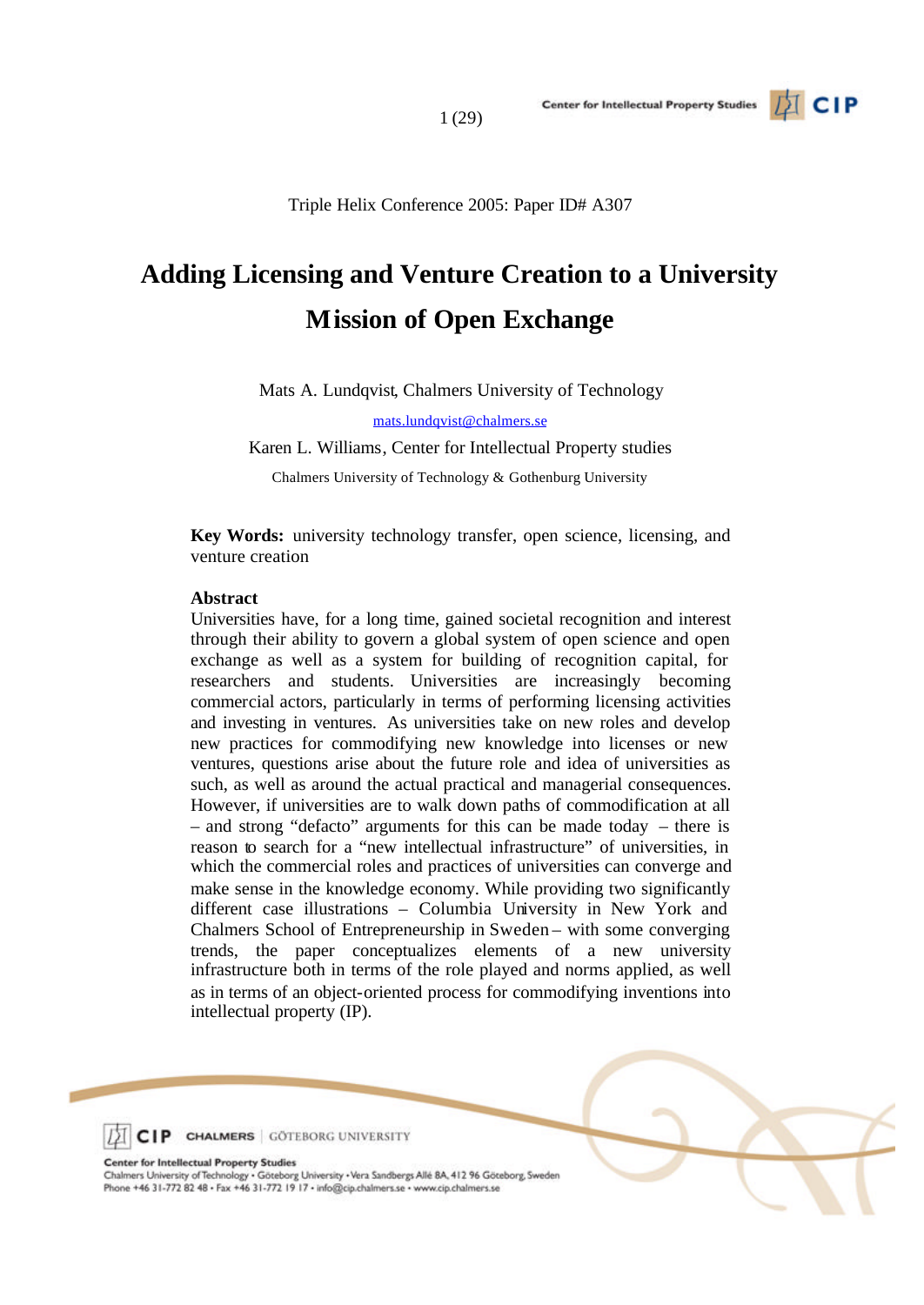#### **Introduction**

This paper concerns the way in which universities can provide a new intellectual infrastructure for knowledge utilization and commercialization. The concept of infrastructure is normally associated with roads, rail and other public (physical) goods in society upon which an industrial economy and society can be built. Many would agree that the notion of infrastructure can also include intellectual elements, such as common norms and roles needed for a complex society to work. Many would also see institutions of higher education and research – here lumped together under the name universities – as key providers of such infrastructure, by educating people into important professions and roles in the political, economical and cultural spheres of society as well as contributing with scientific knowledge to our culture and economy.

However, while it is obvious for us that infrastructure in terms of roads, professions, etc. should help us move "from point A to point B" (whether physically or intellectually), this is not yet the case regarding processes of commodifying university research into intellectual property (IP) and economic wealth. Probably the most dominant perspective on the university's role in the surrounding society points at a boundary that is seemingly difficult to transcend (see Figure 1). According to this view, the university, on one side, through open exchange and open science is supposed to discover breakthrough innovations, and the surrounding economy, on the other side – somehow – is supposed to "pick up" the innovation and generate economic wealth. In fact, the boundary between a world of open exchange, in which the capital is what we, primarily, choose to call recognition capital, and a world of market exchange, where the capital is financial, is often called the "valley of death", a perhaps dramatic metaphor pointing at the need for a new infrastructure.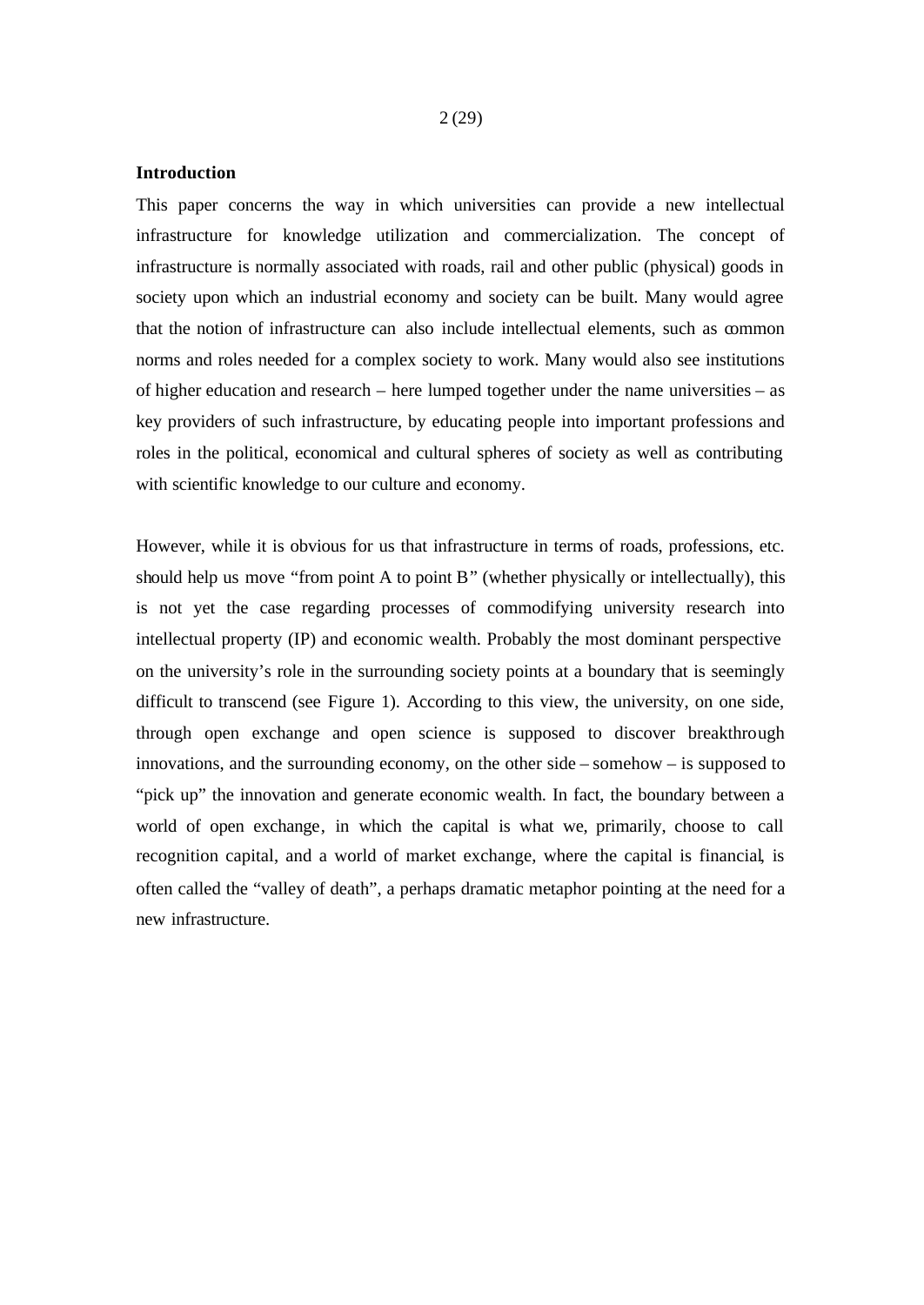

*Figure 1. The strong image of a barrier between the university and the surrounding society as regards the commercializing of new knowledge can partly be explained by different institutional roles.*

Many attempts to transcend the barrier have been made by universities and national policies. The most famous examples, such as MIT and Stanford, are today embedded in innovative cultures consisting of informally networked people (often former students) bridging the boundary and creating value<sup>1</sup>. Because of this culture, the active involvement of university officials has been reduced, as compared to the "pioneering ages" when people like Vannevar Bush and Fredric Terman were instrumental in the creation of firms, such as Hewlett Packard, and institutions, such as technology licensing and the venture capital firm<sup>2</sup>. Nevertheless, early university pioneering efforts were diffused primarily in the U.S. university system. Since 1980, when the Bayh-Dole  $Act<sup>3</sup>$ was enacted, an official and regulatory practice has developed in the US, showing, perhaps, the strongest example today of how the boundary, instead of being a barrier, can become a managed interface. Technology Transfer Offices (TTOs) or Offices of Technology Licensing (OTLs) were built at the universities, focusing on capturing university inventions as IP and issuing licenses, while paying respect to the open

3 (29)

<sup>&</sup>lt;sup>1</sup> Saxenian, A. 1994. *Regional Advantage: Culture and Competition in Silicon Valley and Route 128*. Cambridge Harvard University Press; Etzkowitz, H. 2002. *MIT and the Rise of Entrepreneurial Science, Routledge, London*

<sup>2</sup> Etzkowitz, H. 2002. *MIT and the Rise of Entrepreneurial Science*, Routledge, London.

<sup>&</sup>lt;sup>3</sup> 35 U.S.C. §200-212; 37 C.F.R. Part 401. For more information on Bayh-Dole within this paper, see section *University as licensor – the Columbia example*. p. 12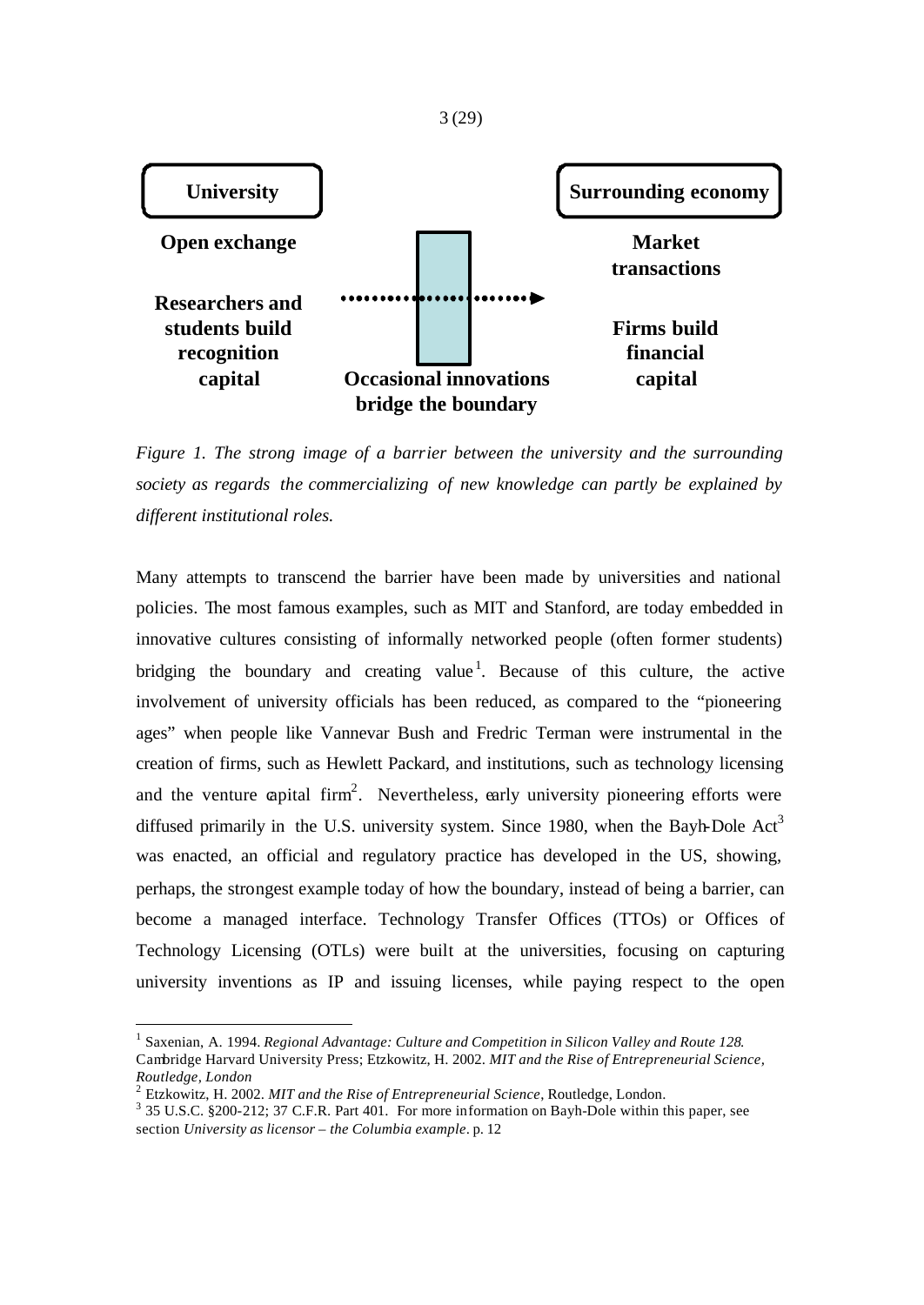exchange mission of the university, as well as allowing the public, the university, the inventor and commercial developers to share in the benefits of the transfer (see Figure 2).



*Figure 2. University technology transfer offices (TTOs) in the U.S. manage the interface between open exchange and market transactions under the Bayh-Dole regulation from 1980.*

In a recent study of twelve, specifically selected, U.S. universities, conclusions found that the most prominent denominator for U.S. universities that have been particularly successful in their technology transfer and commercialization efforts was the adoption of a central, integral focus on "being a player" in regional economic development<sup>4</sup>. This "player" recognition occurred both within and outside the universities. Most of the twelve universities, acknowledged in the study for their success, had a systemic and integrated approach to technology partnering, where technology transfer was part of a larger whole. The universities also strived to develop long-term collaboration projects with industry, which often developed into technology transfer relationships. In addition, the twelve universities, in comparison to others, offered extensive executive training, which enabled them to establish close relations hips with industrial partners.

<sup>4</sup> Tornatzky, L.G., Waugaman, P.G. and Gray, D.O. 2002. *Innovation U: New University Roles in the Knowledge Economy*, Research Triangle Park, N.C.: Southern Growth Policies Board.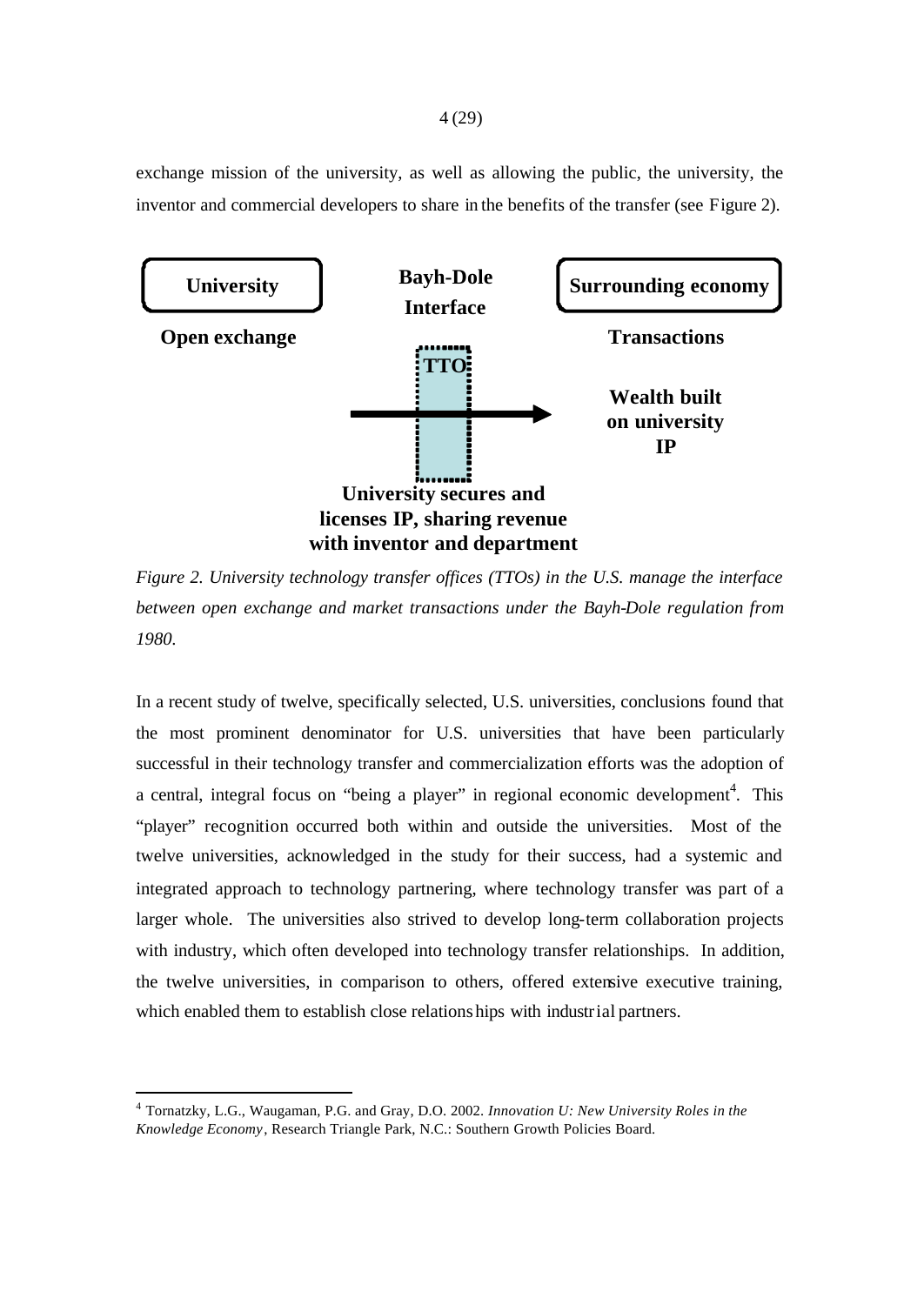The twelve universities had in-house competencies in patenting, licensing and commercialization, and had developed expertise in launching start-ups, encouraging their faculty to participate in, though not necessarily run the ventures. Most of the twelve universities were also actively involved in fostering local entrepreneurial ventures through initiatives such as incubators and educational programs.

Many countries, such as Germany, Denmark, Norway and Japan, have recently adopted a Bayh-Dole type of regulation, giving their universities the responsibilities, rights and (occasionally) the resources to patent and license inventions. Universities in these countries do not have the same history of organic experimentation that preceded the enactment of the Bayh-Dole Act in the U.S. There are, however, other important particular experiences to learn from, in which non-U.S. universities have become involved in commodification and realization of knowledge stemming from research. In Sweden, and in particular at Chalmers University of Technology, a tradition of facilitating, developing and eventually investing in new ventures has evolved since the  $1960's<sup>5</sup>$ . This tradition exemplifies the involvement of universities well beyond the stage of the actual research and invention disclosure and into venture creation. This tradition also exemplifies an (engineering) behavior of building value in ventures, which, in some ways, contrasts the U.S. foci on IP marketing and technology brokering.

Today, different universities and countries have taken different paths towards engaging in commodification and commercialization of knowledge. In the U.S., licensing practices at university TTOs are beginning to evolve after 20-25 years of operation since the enactment of the Bayh-Dole Act of 1980. Changes taking place in operative practices may cause a shift in the way TTOs and universities act, in regard to transference of research in the future, perhaps moving away from a strictly licensing structure to a hybrid of licensing/start-up or pure venture creation model. In contrast, Sweden may shortly follow its Nordic counterparts in shifting its regulations regarding university research ownership from individual ownership of IP by the professor/researcher, known as the

 $<sup>5</sup>$  For an overview of Swedish research and innovation policy as well as more insights into the Chalmers</sup> case please see Jacob, Lundqvist, Hellsmark, 2003, *Entrepreneurial Transformation in the Swedish University System: the case of Chalmers University of Technology.* Research Policy 32, 1555-1568.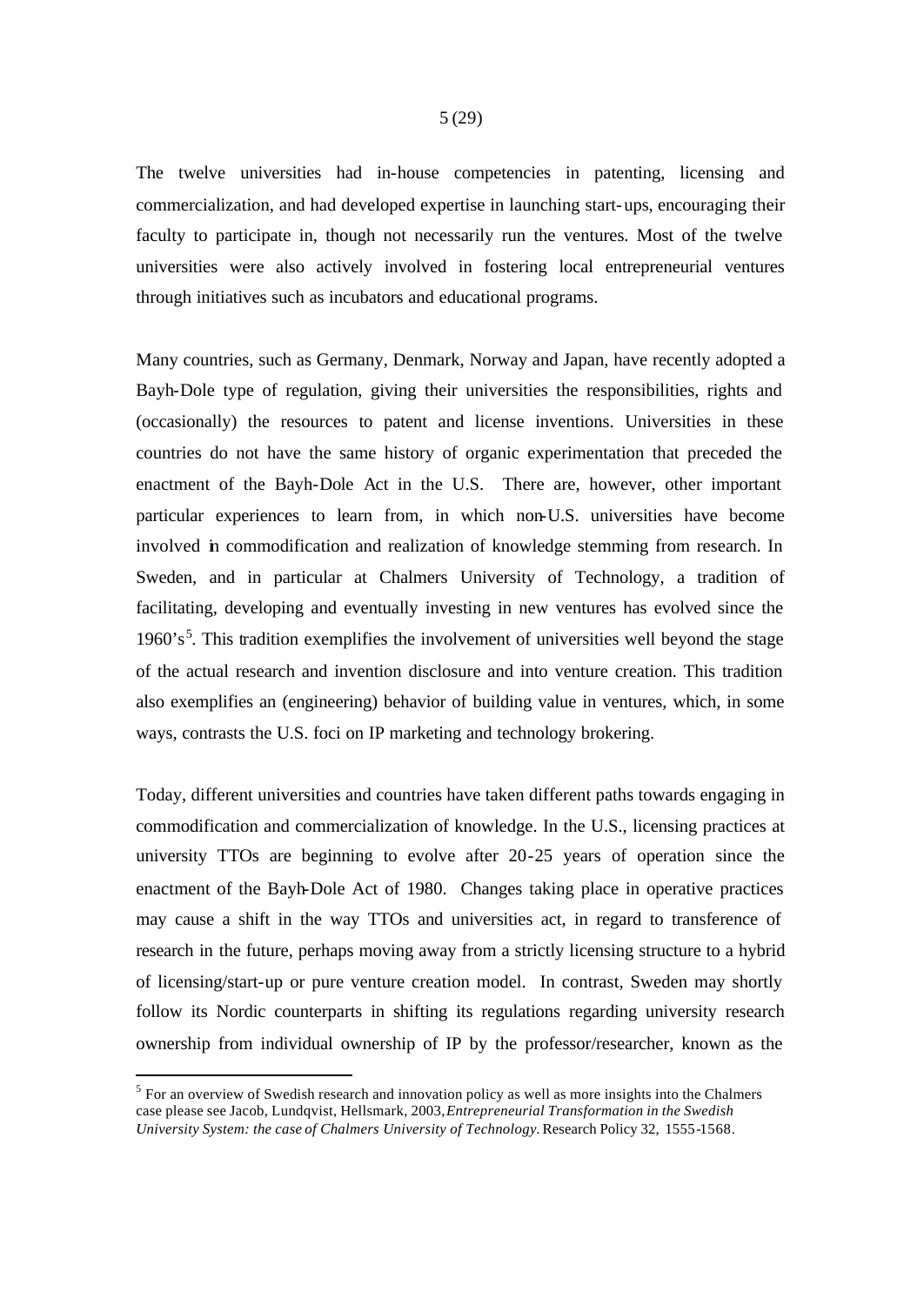teacher's exemption, to university ownership, thus adopting a Bayh-Dole type of regulation. Regulation augmentation will probably have repercussions in the current venture creation/innovation system models that exist at institutions such as Chalmers.

If universities are indeed to walk down paths of commercializing knowledge, there is reason for a search for a "new intellectual infrastructure" of universities, in which the commercial roles and practices of universities converge. Such a new infrastructure could both help to fuel the knowledge economy, while also creating stronger clarity around the social contract of universities. By providing two significantly different case illustrations – Columbia in New York and Chalmers in Sweden – including some converging trends, the paper aims at anchoring universal conceptual elements of such a new university infrastructure, in terms of the roles played and norms applied, and in terms of an objectoriented process of commodifying inventions into IP. In doing so, the paper hopefully invites further constructive exploration towards a new university infrastructure around knowledge commercialization.

The paper is organized as follows: First, the controversial issue of universities increasingly becoming commercial actors is discussed and different arguments are outlined. Next, an intellectual capital perspective of the university and its surrounding economy is introduced to help provide an overarching framework for understanding how commodification and commercialization of knowledge can be carried out within a university platform concerned with open exchange, while still interacting in a market economy. Thereafter, the two cases – Columbia and Chalmers – are presented, while paying respect to both historical and regulatory backgrounds. The analysis explores consistencies, compatibilities and areas of conflict, while applying both a role-oriented and an object-oriented perspective. Finally, implications center on the opportunities and threats that exist when expanding a Bayh-Dole type of regulation beyond U.S. borders. Additional focus is placed on the challenges a new infrastructure requires, in terms of complex interplays and new balanc ing acts for research groups, university managers and other actors in the transference process.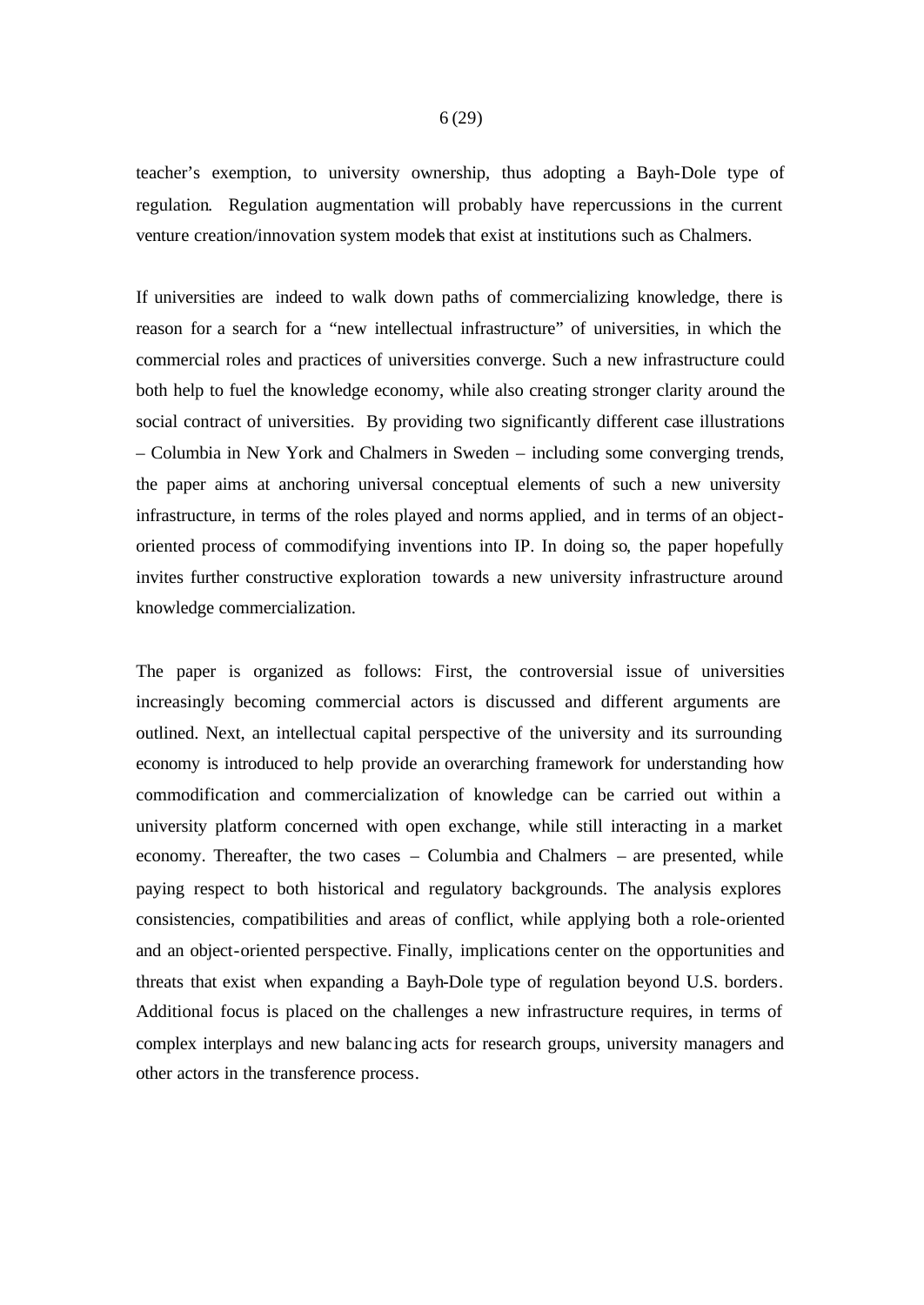#### **Spanning boundaries between open exchange, licensing and venture creation**

Spanning the boundary between open exchange and market transactions is as much a theoretical challenge as a practical one. The concern here is to outline what universities can do on the structural level for increasing *or maximizing* the *responsible* utilization of new knowledge in society under the constraint of preserving the university task of governing open exchange, open science and the *fair* building of recognition capital among its researchers and students. Most universities of the world, except perhaps some so-called corporate universities, are concerned with preserving these "constraints". Even though commercialization efforts may increase in the future, few believe that this should be at the expense of an open exchange model.

However, national regimes, university cultures, as well as managerial practices may differ significantly. To bridge these differences in a way that allows for constructive learning and convergence, a theoretical framework that recognizes different traditions and values, while being sufficiently distinct, is needed. Here the focus will be upon two phenomena: 1) the role (and norms) of the university when managing and investing in both open exchange and IP commercialization**,** and 2) the object-oriented process, in which new knowledge is packaged into a claimable object (e.g. patentable invention) and further developed into IP, licenses or new ventures.

#### *Expanding the role of the university*

As indicated in Figures 1 and 2 above, as well as in the reasoning in the previous section, one can apply an "intellectual capital" perspective upon the university and the surrounding economy. More specifically, and in alignment with Bourdieu and others<sup>6</sup>, the university world invests in open exchange resulting in knowledge in the public domain and in the building of type of cultural capital, which we label recognition capital, that depends upon a combination of the individual's personal achievements and the individual's adherence to standards set by e.g. universities. With specific rules of conduct on how to publish, acknowledge credit to others, etc., the building of recognition capita l

<sup>6</sup> See for instance Bourdieu, P. 1988. *Homo Academicus*. (Stanford: Stanford University Press.) about the building of capital in academic settings and Petrusson, U. 2004. *Intellectual Property Management and Entrepreneurship*, CIP/Göteborg for a comprehensive intellectual capital perspective.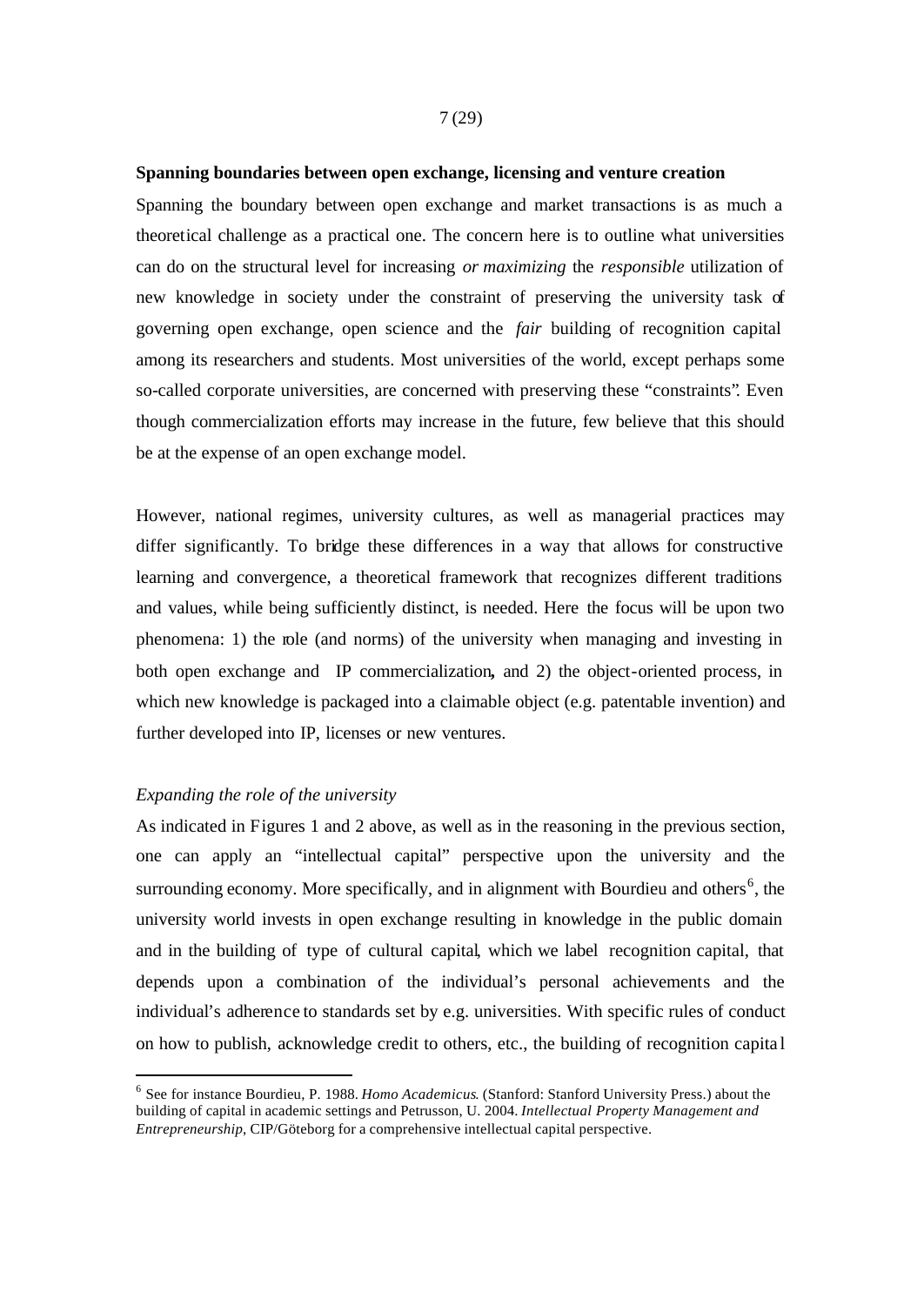of individuals is enabled. Recognition capital can occasionally be transformed into currency through the individual raising his/her salary, receiving tenure or doing consultancy work. However, it is not normally possible to commercialize the creative achievement (i.e. the published work). On the contrary, by avoiding the issue of "who gets paid for what", certain types of collective open exchange achievements, such as open source software development or mapping the surface of Mars, can be efficiently coordinated, especially now with the help of Internet and modern information and communication technology  $(ICT)^7$ .

While investing in open exchange is, and arguably will, remain the key task of universities, there are two other types of investments that can co ntribute to increasing the financial (or economic) value of new university based knowledge: investment in licensing and investment in venture creation (see Figure 3). Investments in licensing typically focus on the identification of interesting knowledge objects to package into IP and are marketed towards relevant licensees. The role is primarily one of "technology brokering" in which the ability to network and market a technology is critical for success. Venture creation is an alternative way of building capital, in which human creativeness is captured within a venture, allowing initial new knowledge and IP to be complemented with other assets, leveraged into proofs of principles, proofs of concepts, brands, products and/or services.

Bringing these two types of investment processes into the realm of the open exchange university, creates potential tensions and conflicts between all three. The two cases to be explored – Columbia and Chalmers – have primarily integrated licensing and venture creation, respectively, into their roles and "brand image". These universities have a history of responding to external and internal reactions concerning their respective blending of Open Exchange/Licensing and Open Exchange/Venture Creation. Both Columbia and Chalmers, and the types of university structures they represent, are also heading towards the intersection of all three roles, albeit from different points of

<sup>&</sup>lt;sup>7</sup> Reference here to Stefan Thorpenberg for the linking of open science and open source philosophy in a chapter in a book in progress, edited and coordinated by CIP.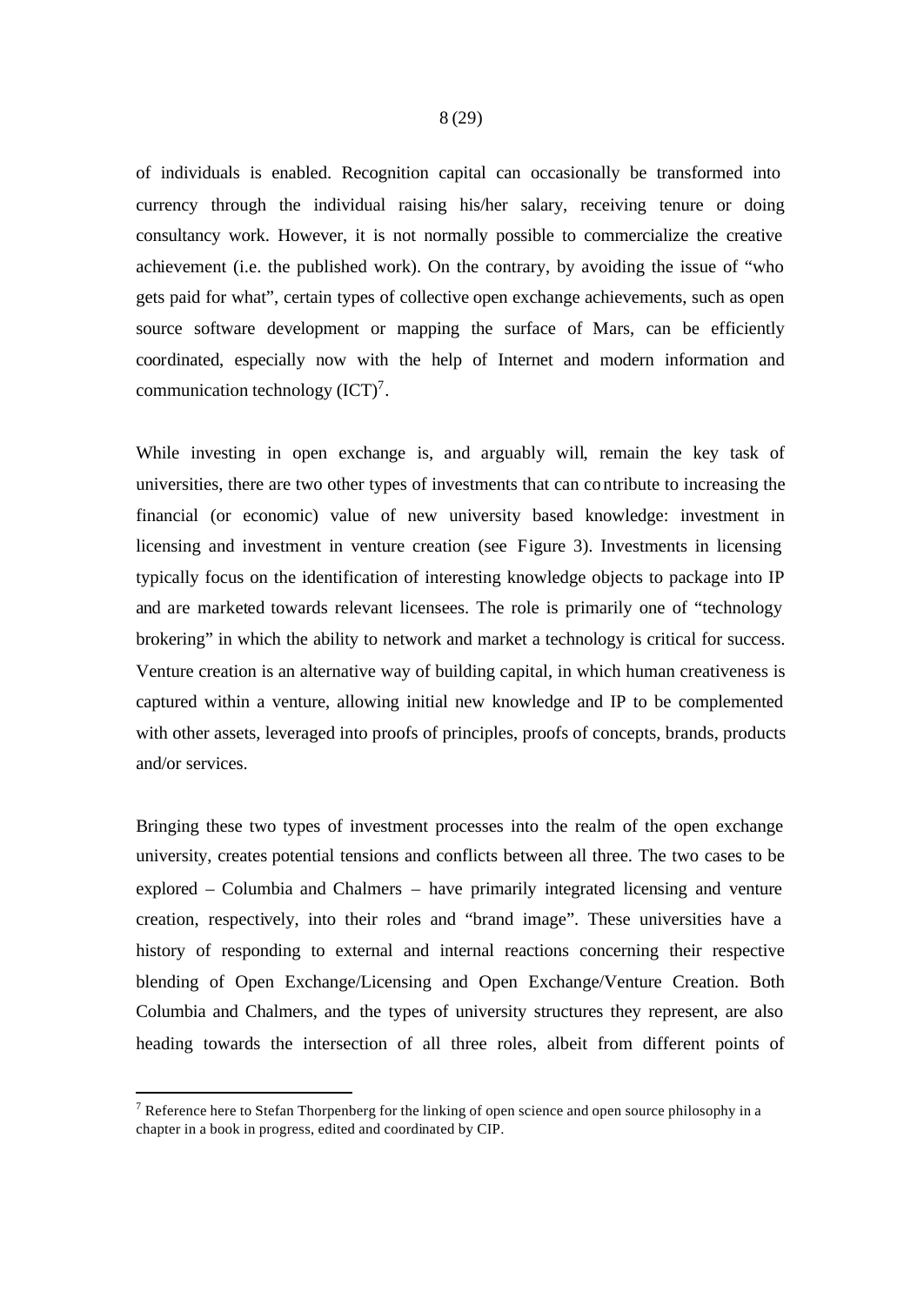departure. It is in this intersection that a "new intellectual infrastructure" is to be explored.



*Figure 3. Universities are expanding a realm of Open Exchange into realms of Licensing and Venture Creation. The two cases – Columbia and Chalmers – operate in two realms and are both heading towards combining three roles.* 

An object-oriented perspective focuses on the commodification of knowledge, or – more specifically – on a new knowledge object and how it is identified, claimed, licensed, and/or packaged into a venture (see Figure 4). While an object-oriented perspective is very natural for licensing professionals and researchers operating under a Bayh-Dole type of regulation, it is not obvious for persons operating in the traditional sciences, where open science/exchange and informal collaborations with industry are the norm. From the latter, knowledge is often seen as something relational and occurring in the exchange, rather than as something primarily objectifiable. The issue of objectifying and commodifying knowledge is therefore a debated phenomenon<sup>8</sup>. Arguments on one side state that increased commodification will hinder the efficiency of open exchange research as well as increase barriers of entry for innovations, due to increased costs of licensing to

<sup>&</sup>lt;sup>8</sup> See e.g. Nelson, R.R., 2003, The Market Economy, and the Scientific Commons\* Richard R., Columbia University working paper, August 11, 2003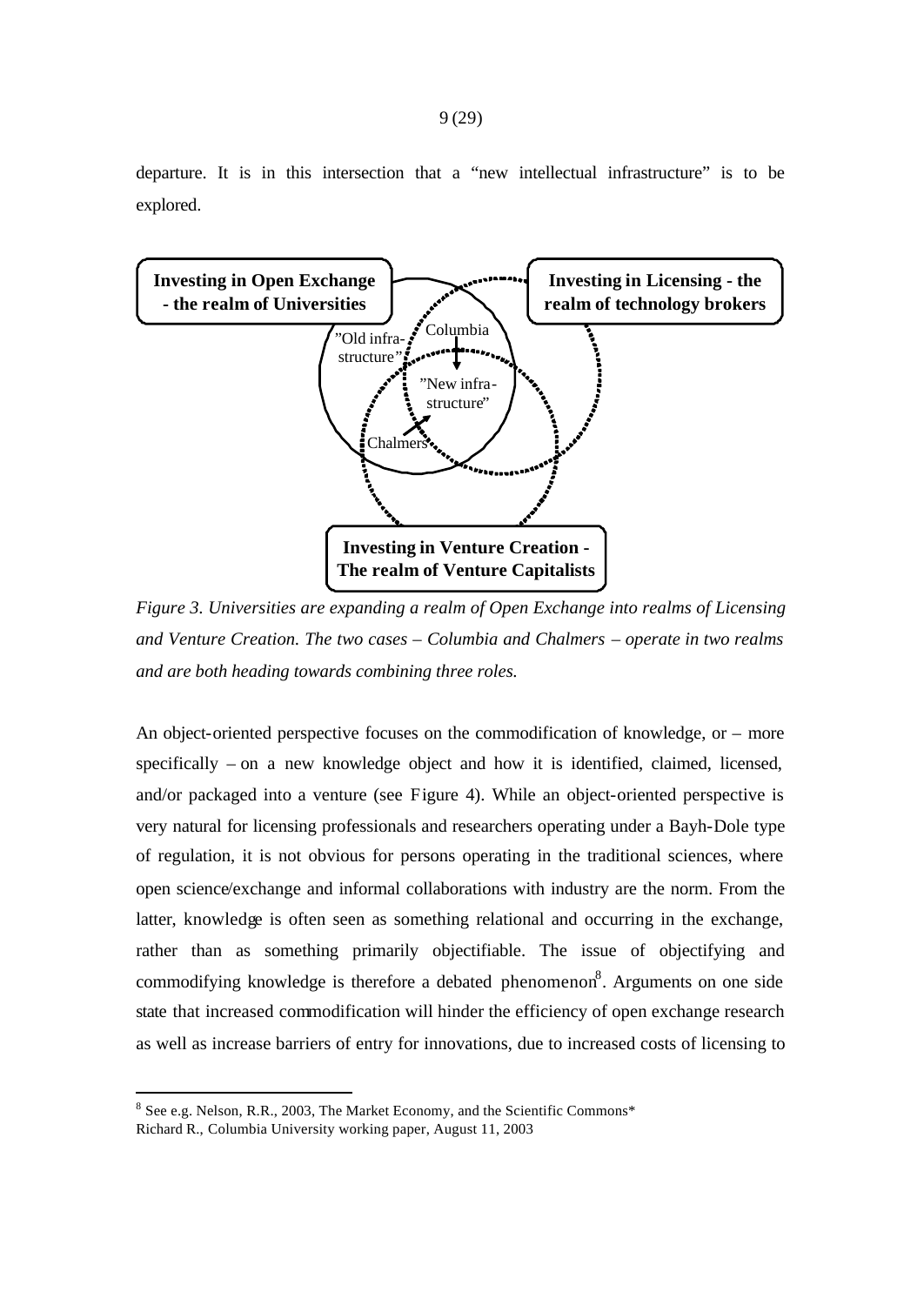actors commercially claiming basic research results. Arguments on the other side state that deve lopments in ICT, making certain knowledge much more codifiable, have irreversibly transformed the process of research from having been more relationshipbased to being more object-oriented. The strong link between ICT and biotechnology (DNA is basically information), and the dominant appearance of biotechnology breakthrough patents in license oriented university research, has, according to this argument, made it too late to reverse developments into non-object-oriented research<sup>9</sup>.



*Figure 4. An object-oriented model of university-involvement including decisions and activities that result in economic value creation through licensing and/or venture creation<sup>10</sup> .*

This "defacto" argument allows us to propose the object-oriented choice-model in Figure 4, while returning to this controversy again with "new eyes" in the in the end of the paper. As indicated in Figure 4, the two types of commercial roles to be explored further in the two cases – licensing and venture creation – seem, at least in theory and on a

 $9<sup>9</sup>$  This paper reflects the interdisciplinary discussions occurring on the CIP Symposium on the

<sup>&</sup>quot;Entrepreneurial University" in June 1-3 2004, in Gothenburg, Sweden (www.cip.chalmers.se), and in a subsequent book-writing process exploring different models of commercializing research.

<sup>&</sup>lt;sup>10</sup> The model stems from a book writing workshop organized by CIP in New York April 1<sup>st</sup> 2005. Special reference in this case to Gregory Graff.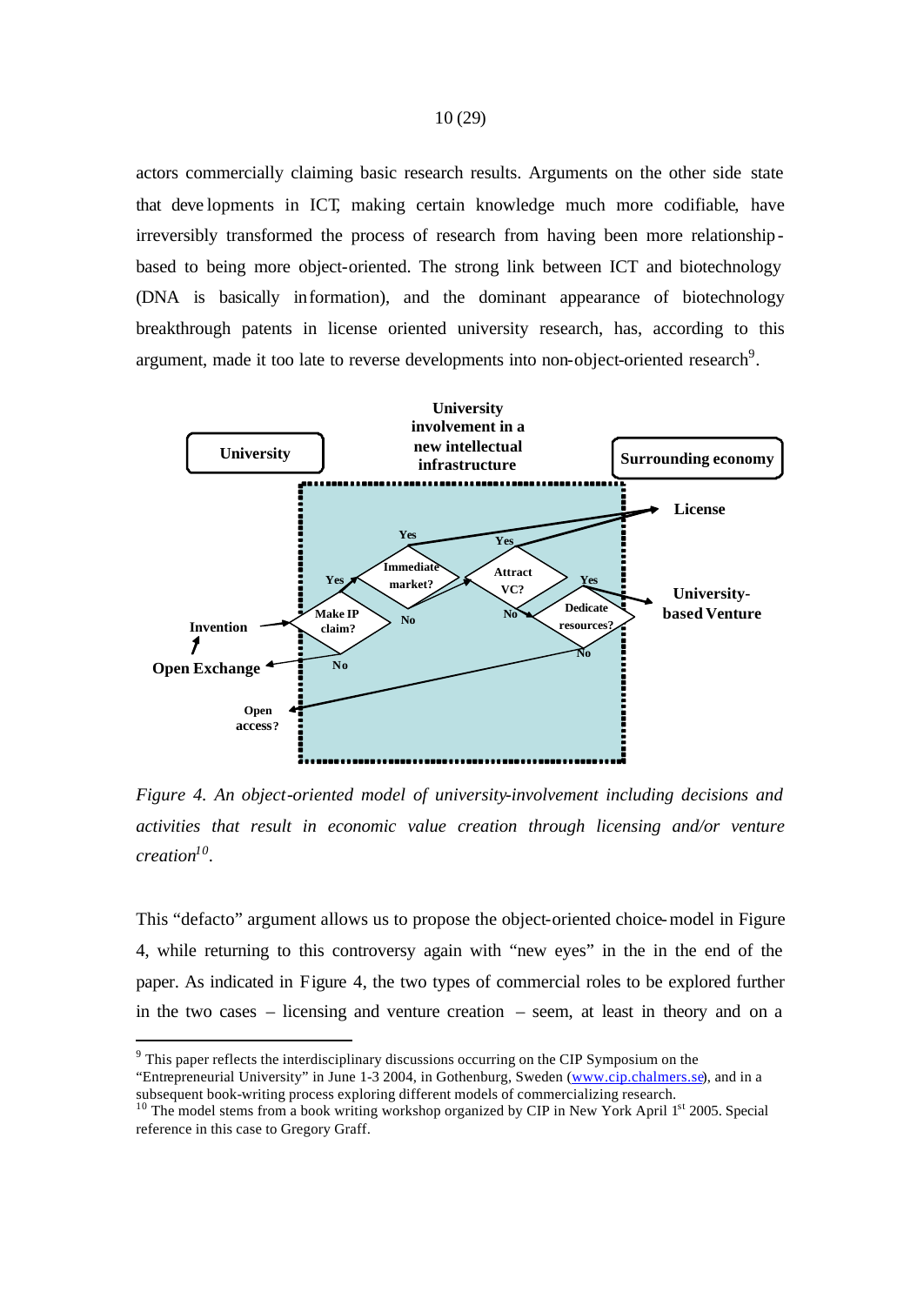surface level, to be possible to combine. Important to note is that there are underlying assumptions behind the proposed model in Figure 4, such as universities owning IP, and universities inviting external engagement prior to investing more of their own resources. Other models, such as transferring IP ownership (rather than licensing) or investing a priori in promising ventures (rather than first inviting external investors) are also possible. The present model, however, conforms to Bayh-Dole regulations and has benefits that will be discussed further after the two case illustrations.

#### **Universities as licensors – the Columbia example**

For over a decade, Columbia University has been one of the top three universities generating income from commercialization of university developed research. In 1994, Columbia was second only to Stanford in university licensing income, but by 2001 had far surpassed them, in part because of the expiration of one of Stanford's main "blockbuster"<sup>11</sup> patents in 1997 (the Cohen-Boyer patent), and the discovery and filing by Columbia of its own "blockbuster". Indeed, a substantial portion Columbia's commercialization revenue has come from royalties received from licenses of four key patented technologies, called the "Big Four". These four technologies are: 1) Co-Transformation: a genetic engineering process; 2) Xalatan: a glaucoma treatment; 3) Soluble CD4: anti-body technology (together with Stanford University), and 4) MPEG-2: digital compression technology. These technologies, particularly Co-Transformation (likened to Stanford's Cohen-Boyer patent), have been crucial to the external recognition of success of Columbia's technology transfer process, but have also placed the university under scrutiny.

Columbia University is one of the oldest and most prestigious universities in the United States, and includes the earliest established medical faculty in the country<sup>12</sup>. The university comprises of not only a medical school, but also and engineering, law,

 $11$  Licensed technology that generates substantial royalties.

<sup>&</sup>lt;sup>12</sup> In fact, the establishment of the medical faculty of the school, eventually to be known as Columbia University, pre-dates the United States as an independent country. Columbia was originally founded in 1754, as King's College under the British Royal Charter, was re-chartered as Columbia College in 1784 after the United States gained its independence, and then was again re-chartered as Columbia University in 1896.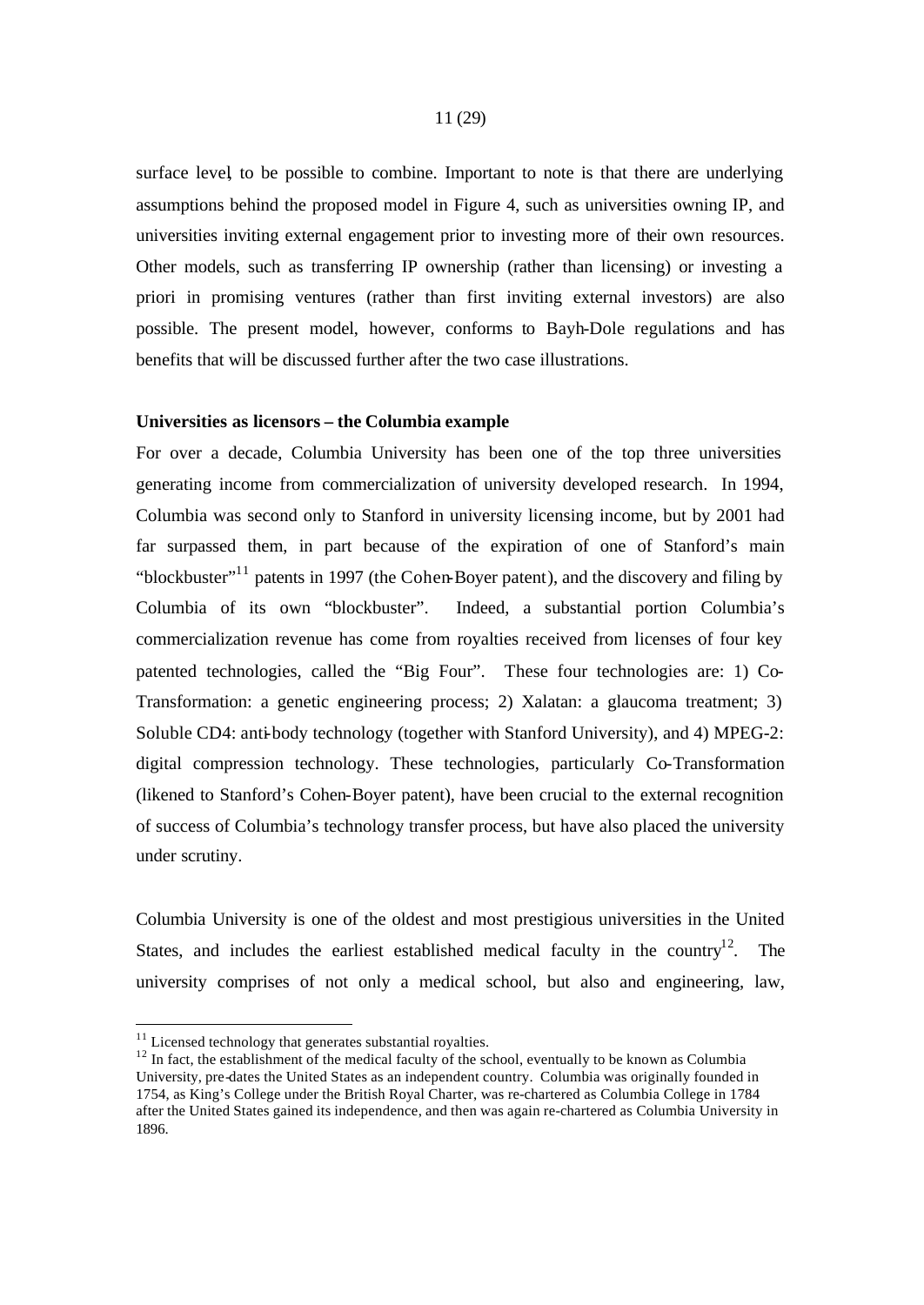business and liberal arts and sciences, as well as additional specialty graduate schools. In 1928, Columbia developed the first integrated medical research, education and clinical care facility in the United States. Today, the university consists of more than 23,000 students and 3,000 faculty members, with an additional 4,000 researchers/clinicians. The university produces undergraduate, graduate and post-graduate degrees, and has among its accolades, 70 Nobel Prizes, over 500 patents, and an accumulated ½ Billion USD in research support. Thus, the university has substantial resources for the creation of research and intellectual property.

While at the forefront in many areas of academia, Columbia University was late-comer to technology transfer, relative to the other major U.S. research universities. Indeed the earliest TTO was at the University of Wisconsin, prior to WWII, but several other universities began establishing or hiring technology transfer offices in the 1960's and onward. However, some key universities, including Columbia were reluctant to engage in patenting and technology transfer activities, particularly regarding medical research. This is particularly noted in the university regulations that prohibited medical faculty from patenting inventions until 1975. Indeed, Columbia only patented one of its key technologies just prior to the effective date of The Bayh-Dole Act, arguably the most important piece of U.S. legislation pertaining to technology transfer and intellectual property ownership rights. $13$ 

The Bayh-Dole Act of 1980 came about as result of "…concern, along with growing dissatisfaction within Congress and the industrial community over the lack of uniformity in patent rights to inventions resulting from federally funding research... $t^{14}$ , and to a great extent was due to the efforts and support of various national organizations of colleges and universities. The Act was established to encourage the utilization of

<sup>13</sup> Mowery, Nelson, Sampat, Zedonis. 2001. *The Growth of Patenting and Licensing by U.S. Universities: An Assessment of the Effects of the Bayh-Dole Act of 1980.* Research Policy 30, 99-119.

<sup>14</sup> Mowery, D. January 2005. *The Bayh-Dole Act and High-Technology Entrepreneurship in U.S. Universities: Chicken, Egg, or Something Else?* Colloquium on Entrepreneurship Education and Technology Transfer. p 11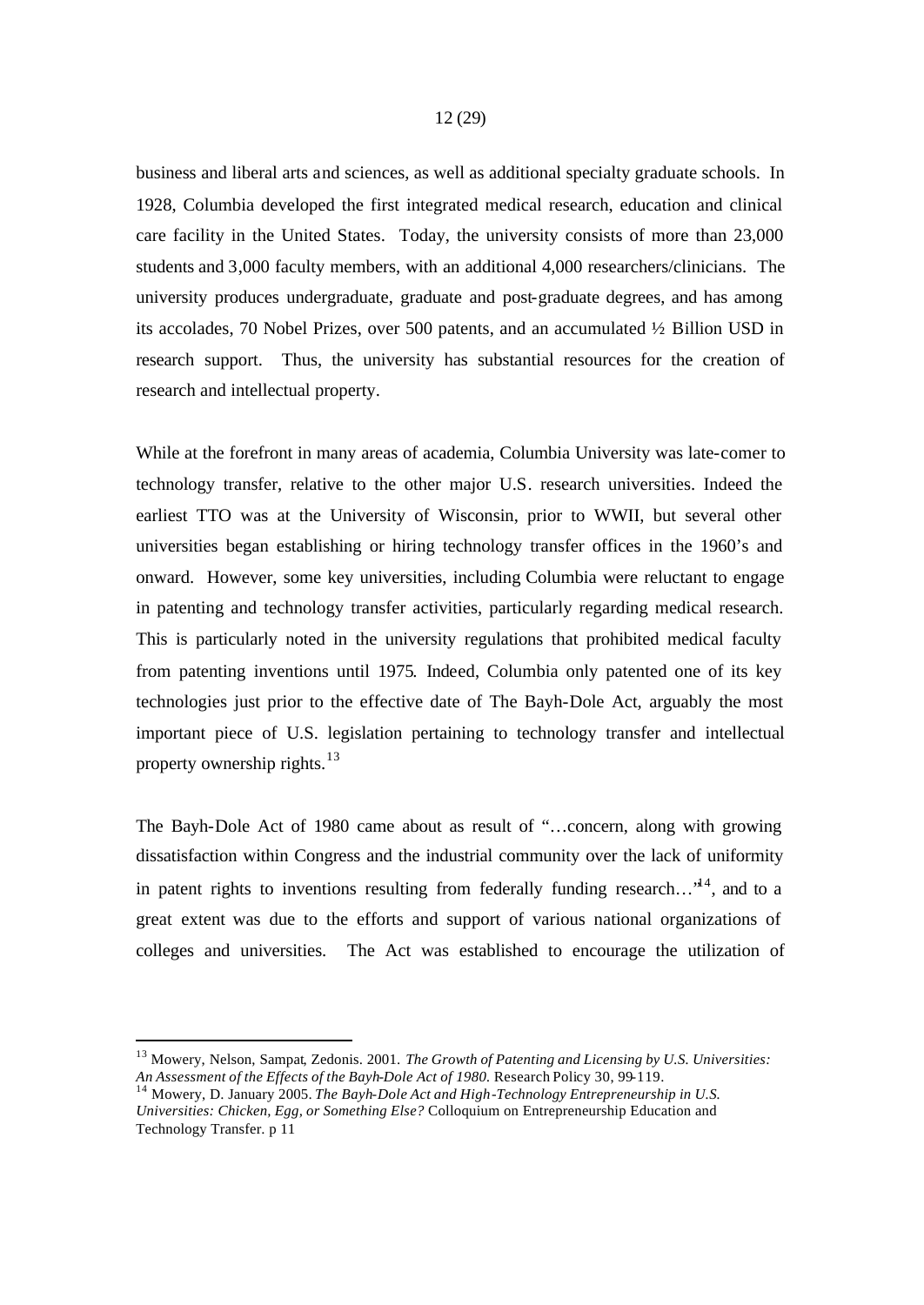inventions created and produced under federal funding  $1<sup>5</sup>$ , thus promoting the involvement of universities in the commercialization process. "Before Bayh-Dole, the federal government had accumulated 30,000 patents, of which only 5% had been licensed and even fewer had found their way into commercial products."<sup>16</sup> The policy permits both exclusive licensing and retention of title with transfer of an invention to for-profit agencies, but encourages broader licensing practices, namely non-exclusive, with an emphasis on transference to start-up or small businesses, with the ultimate objective of being maximum bene fit to society. The university is given the responsibility to, in a timely manner, identify and transfer technology from within its research departments (this process is often called due diligence), but in turn, is given a reasonable time frame in which to patent the inventions/technology with security of secrecy. The government maintains royalty-free, non-exclusive rights to inventions for government purposes (called march-in rights). The government is also allowed march-in rights if it is deemed that the university is not performing due diligence.<sup>17</sup>

The main financial support for university research comes from U.S. national and regional government funding organizations, namely the National Science Foundation (NSF), along with other national funding organizations  $18$ , as well as state science and research funding organizations, which provide substantial innovation focused funding, including approximately 90% of university research funding. In U.S. university technology transfer, the organizations involved in commercializing knowledge are the universities and colleges, their administrative and academic departments, leadership and members, as well as external suppliers of funding, research and advice. The institutions directly influencing these organizations are mainly government regulations, but also state and

<sup>&</sup>lt;sup>15</sup> The Bayh-Dole Act plays a significant role in technology transfer at U.S. universities, because the majority of R&D funding, approximately 90%, comes from federal or state or private funding (a small portion of the 90%), with only approximately 10% from industry. As mentioned in Section 3.0, the NSF, DOE, DOD, NASA, and NHHS (in part through SBIR and STTR), are the main funding organizations. <sup>16</sup> President of the Association of American Universities.

<sup>&</sup>lt;sup>17</sup> The Bayh-Dole Act: 35 U.S.C. §200-212; 37 C.F.R. Part 401

<sup>&</sup>lt;sup>18</sup> Along with the NSF, the Dept. of Energy (DOE), the Dept. of Defense (DOD), National Air and Space Assoc. (NASA), and National Health and Human Services Dept (NHHS), through the Small Business Innovation Research (SBIR) and Small Business Technology Transfer (STTR) programs, substantiate significant innovation funding. http://www.acq.osd.mil/sadbu/sbir/homepg.htm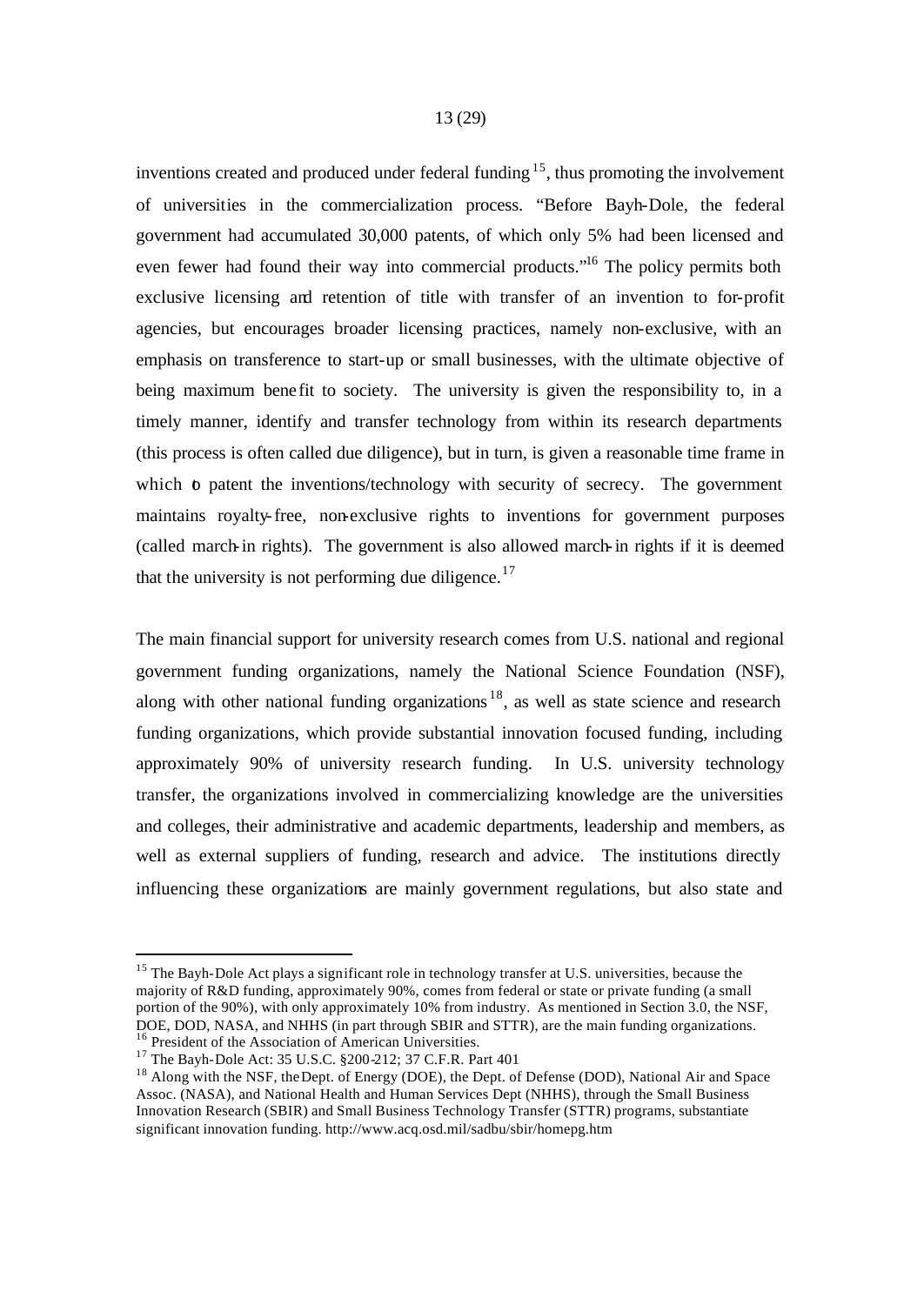local regulations, as well as university rules and norms, and the 'unwritten rules' developed within the cultures of the various research departments of the universities.

At Columbia, the current technology transfer process is carried out by Science and Technology Ventures*<sup>19</sup>* (S&TV), the commercialization arm of the university. S&TV was founded in 1982 and consists of two facilities in New York City: one at the main campus, adjacent to several of the engineering departments, and one at the medical school campus, in the university hospital facility. S&TV is overseen by an Executive Director, and three managers focused on 1) New Ventures, 2) S&TV Partnerships, and 3) Economic Development. The rest of the organization works in a matrix formation, within the broad areas of either health sciences or general sciences, and focusing on particular research departments. The core of the approximately 30-member staff is made up of Technology Licensing Officers (TLOs).

It is both from within and through this quagmire that innovations must be harvested and pushed to market. Bayh-Dole encourages technology transfer that stimulates or supports new or small businesses. Based on  $\text{AUTM}^{20}$  annual reports from 2001 and 2002, small businesses<sup>21</sup> seemed to have received over 50% (up to 54%) of academic licenses. Startup firms and firms spun-out specifically to commercialize licensed technology only received approximately 15% of licenses. The remainder  $(32-33%)$  went to big business.<sup>22</sup> At Columbia, licensing revenue represented 31% of total income in 2003; this percentage increased to 40% in 2004. If we revisit the "Big Four", we can see not only the substantial returns to the research departments of Columbia, but the significant contributions to the U.S. economy and GDP (Gross Domestic Product) as well as significant, unquantifiable social benefits:

1) Co-Transformation is a recombinant DNA process based from research of Richard Axel, Saul Silverstein, and Michael J. Wigler ~ sometimes called the

<sup>&</sup>lt;sup>19</sup> Information gathered from research visit to Columbia's S&TV office in December of 2004. www.stv.columbia.edu

<sup>20</sup> Association of University Technology Managers: www.autm.net

 $21$  Less than 500 employees

<sup>22</sup> Mowery, D. January 2005. *The Bayh-Dole Act and High-Technology Entrepreneurship in U.S. Universities: Chicken, Egg, or Something Else?* Colloquium on Entrepreneurship Education and Technology Transfer. p16.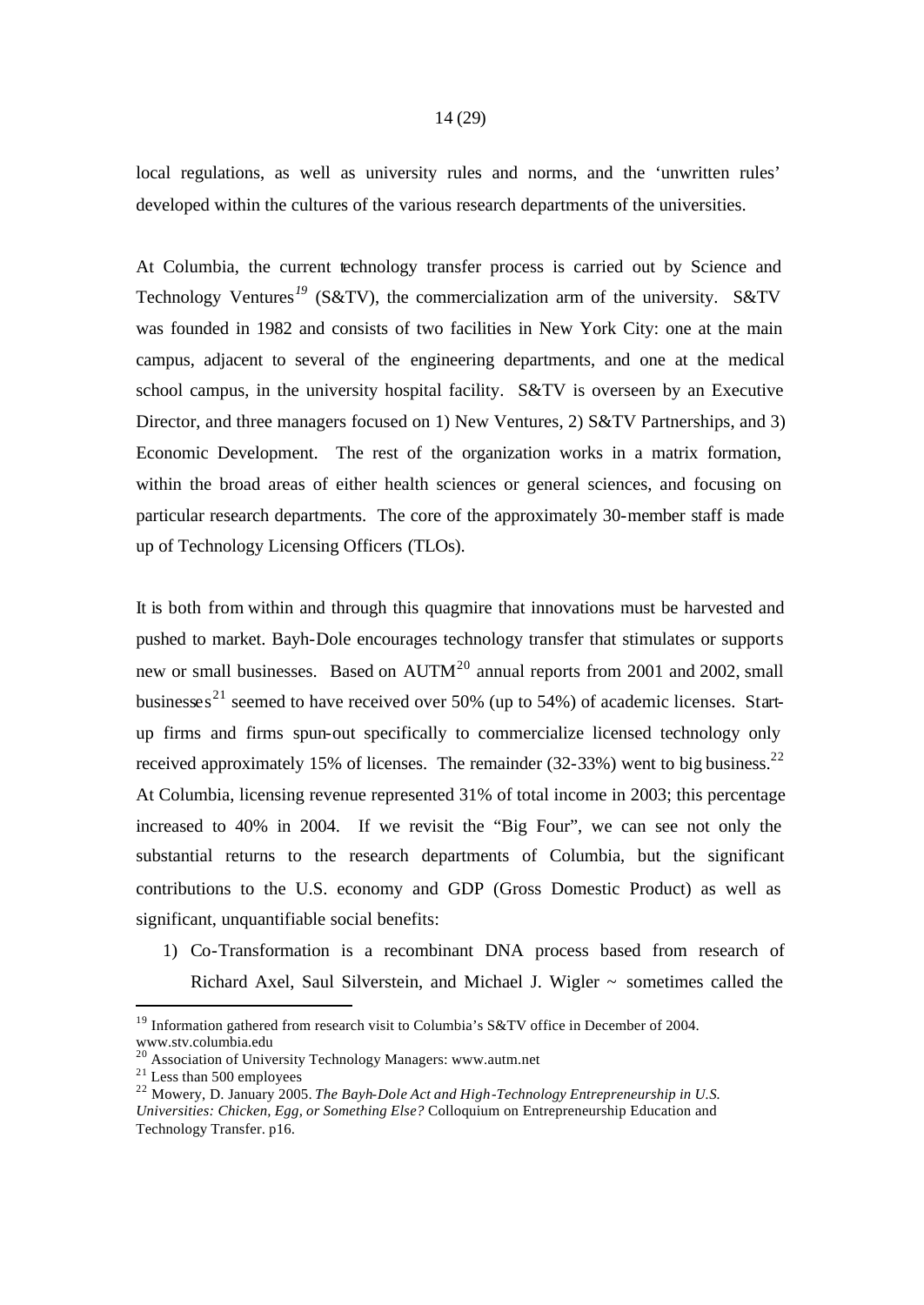fourth of the Axel patents (the other three expired in 2000). The patents are valued at over 600 Million USD, though Columbia never earned more than 1% royalty. The patent has helped to make an estimated 60 Billion USD contribution to GDP (economy) and is licensed non-exclusively to more than 30 different (biotech) companies. In 2003, Columbia was sued by three key U.S. biotech companies over the Axel patent, claiming that the university was attempting to create a "patent monopoly". "Many observers of the litigation say the case, extremely unusual within the world of technology transfer, was initiated because of the large sums of money the patent had generated. $23$ ; money that is transferred directly back to the inventor, research department, school (medical, etc.) and university through a revenue sharing distribution<sup>24</sup>.

- 2) Xalatan is a prostaglandin-based drug (prostrate gland), licensed first to UpJohn and then Pharmacia (now Pfizer), used in the treatment of Glaucoma<sup>25</sup>. It is an example of a technology that had to be licensed to a large company in order to be developed further, because it was mainly the large companies that had also done research in prostrate glands. An excess of 250 Million USD has been earned through licensing, but this income stream will soon come to an end, as the patent will expire shortly.
- 3) Soluble CD4 is soluble protein developed into an antibody technology used in a prototype for a drug to fight AIDS. This was transferred through an exclusive license to a small biotech company, Centercore, now owned by Johnson & Johnson, and has gene rated substantial revenue. Technologies are often licensed to small companies that are then bought by larger firms. This process emphasizes the importance of licensing structures that ensure Columbia's royalty percentages are not diluted, i.e. called pass-through royalties in the license.
- 4) MPEG-2 is the only of the "big four" that is not a bio-based technology. MPEG-2
	- is digital compression technology, mainly utilized in video technology.

<sup>23</sup> *Biotechs sue Columbia over fourth Axel patent.* Nature Biotechnology, Volume 21, Number 9, Sept. 2003.

 $^{24}$  If the net revenue is less than 100,000 USD, then 50% goes to the inventor, 25% to the university and 25% to the inventor's research. If the net revenue is greater than 100,000 USD, then 33.33% goes to the university, 25% to the inventor, 25% to the inventor's research, 8.33% to the department that delivered the research, and 8.33% to the school (ex. medical, arts and sciences, engineering, etc.). *From S&TV.* 

 $25$  A diseas e that affects eyesight and can lead to blindness.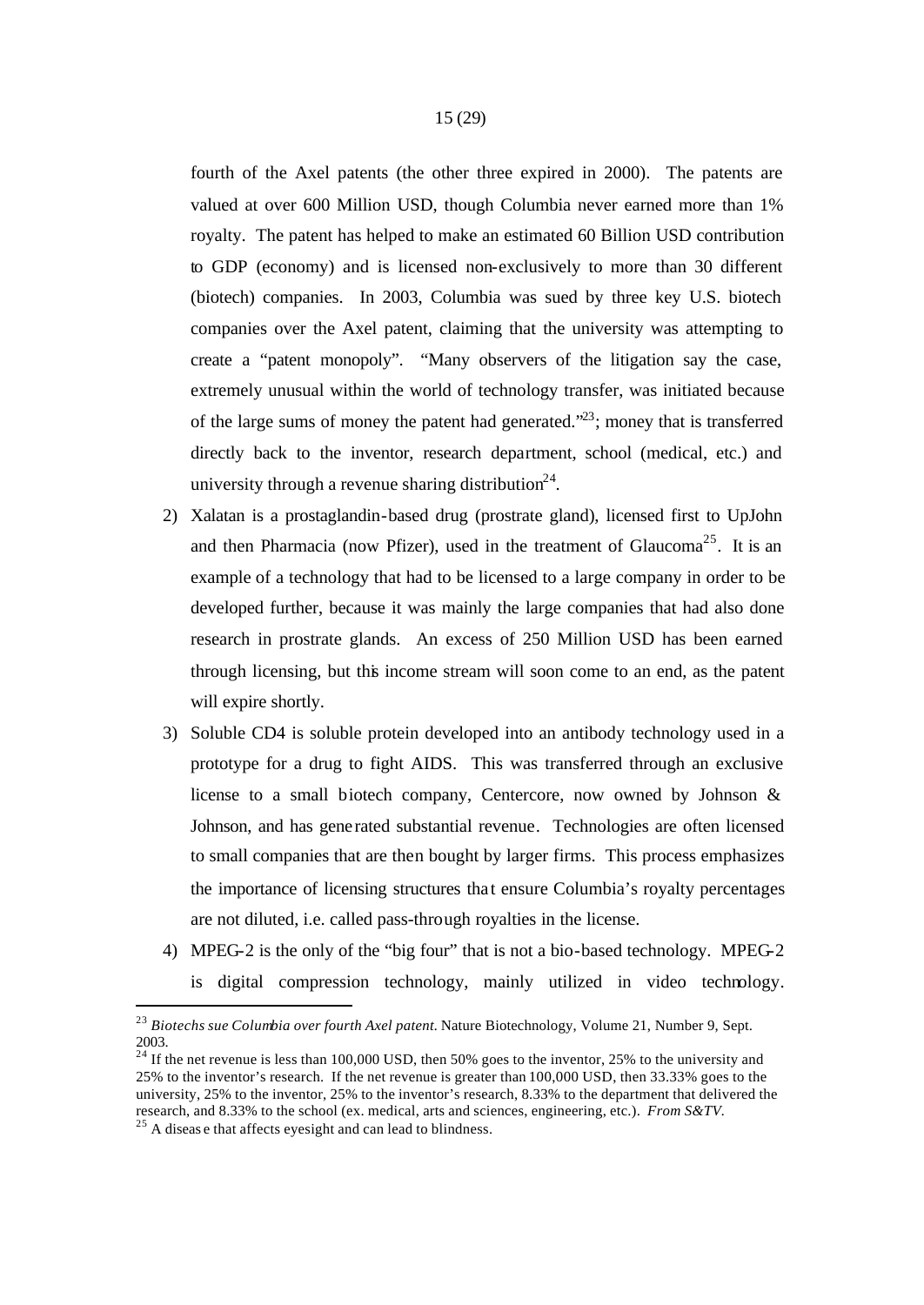Columbia's patents are joined together with others into a portfolio of over 700 patents (134 patent families) owned by 25 international companies/organizations, called MPEG-LA<sup>26</sup>. This represents an almost open-source like structure that was established to ensure reasonable and nondiscriminatory access to rights necessary for the standardization of MPEG-2 technology. The license covers products developed from June 1994 and onward.

While S&TV enjoys one of the largest sets of resources for a TTO in the U.S., there is still a general feeling from within that the organization cannot perform optimally due to structural constraints in internal technology transfer policies. For example, a desire for a greater degree of freedom regarding licensing income return, directed into a discretionary seed fund (the amount is currently limited and not substantial enough to support more than one to three new firms per year), could allow for the additional development of commercially viable research. There is also a feeling of an eminent shift in the near future. The majority of the "low hanging fruit"<sup>27</sup> and/or "blockbusters" have been harvested, and the operative definition of licensable technology has changed, in part because external structures (particularly the biotech and pharmaceutical industries) have matured. Furthermore, the license agreements linked to these "blockbusters" are beginning to expire. Revenue must come from other forms of commercialization. University regulations at Columbia disallow the ownership of public stock in start-up companies created out of the university research<sup>28</sup>, thus theoretically hindering the "innovation model" and the potential fiscal return. However, this policy is understandable because of the complex and "ethically blurred" direction that it would lead Columbia; i.e. becoming a fund manager or broker on the market, and thus seemingly acting in a capacity apart from the mission and objective of the university.

<sup>26</sup> www.mpegla.com

 $27$  Technology that is relatively easily licensed or commercialized, and substantiates revenue.

<sup>&</sup>lt;sup>28</sup> Columbia's policy allows S&TV to have equity ownership in a start-up or spin-out, but only prior or to the moment of the initial public offer. At this point, S&TV must exchange its equity for cash at the IPO market price. Columbia's policy is to prevent S&TV from developing into a fund manager (of equity in start-ups that have gone public).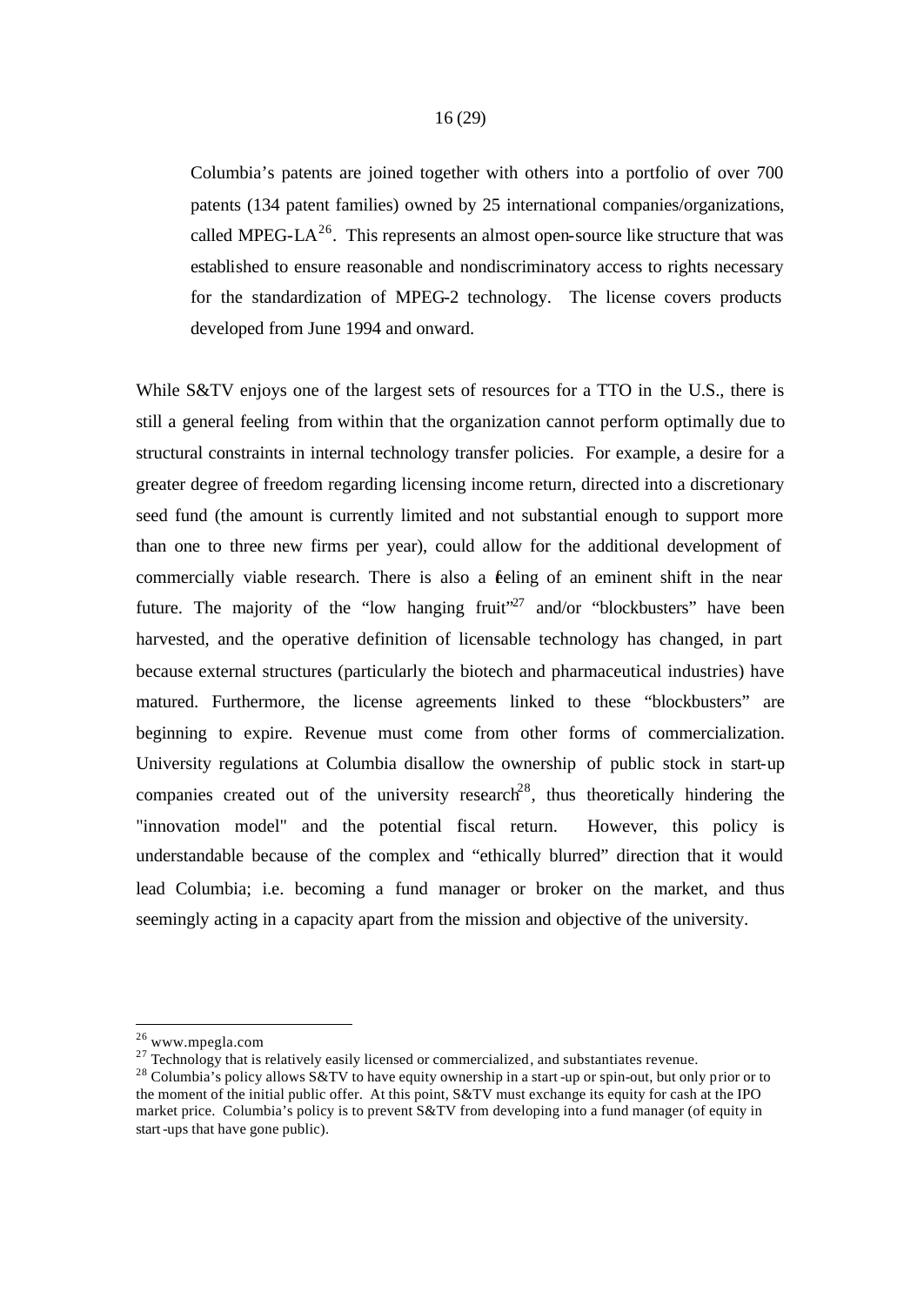For Columbia, the objectification of ideas that can be transferred has been the main focus since even before Bayh-Dole was enacted. But, because of the trends listed in the previous paragraph, Columbia is starting to utilize longer-term strategies while maintaining operations that ensure the immediate or short-term benefits that have made it so "successful". Focusing attention on long-term benefits illustrates the importance of the development of networks and communities of practice. This is emphasized within the internal metrics staff identified as keys to future success.

- Individual skill set of TTO personnel, including:
	- o Ability to establish and maintain relationships (personable) sales
	- o Analytical, detail oriented
	- o Visionary: opportunity/innovation recognition
	- o A driver/closer: ability to manage and negotiate deals
- Network connectivity
- Licensing income, research agreements, etc.
- Contribution to GDP
- Long-term strategy
- Degrees of freedom to operate

For Columbia, there is now a convergence towards the importance not only of the objects but also the structures surrounding the objects that can continue to stimulate economic growth even after the transferred objects decrease or lose their value. Because of this, Chalmers School of Entrepreneurship presents and interesting parallel example.

#### **Universities as venture creators – the Chalmers example**

Chalmers School of Entrepreneurship (CSE), together with other key actors in Chalmers so called innovation system, represents a radical departure from the traditional methods of intellectual ownership and technology transfer commonly found in Sweden, and in many parts of Europe. The responsibility of commercialization is spread beyond the shoulders of one individual (typically the researcher/professor) to a team of venture creators, in a process that emphasizes the entrepreneurial role. Through this process, CSE links entrepreneurial training with applicative transformation and development of research and innovation, founded both within and outside the university, into new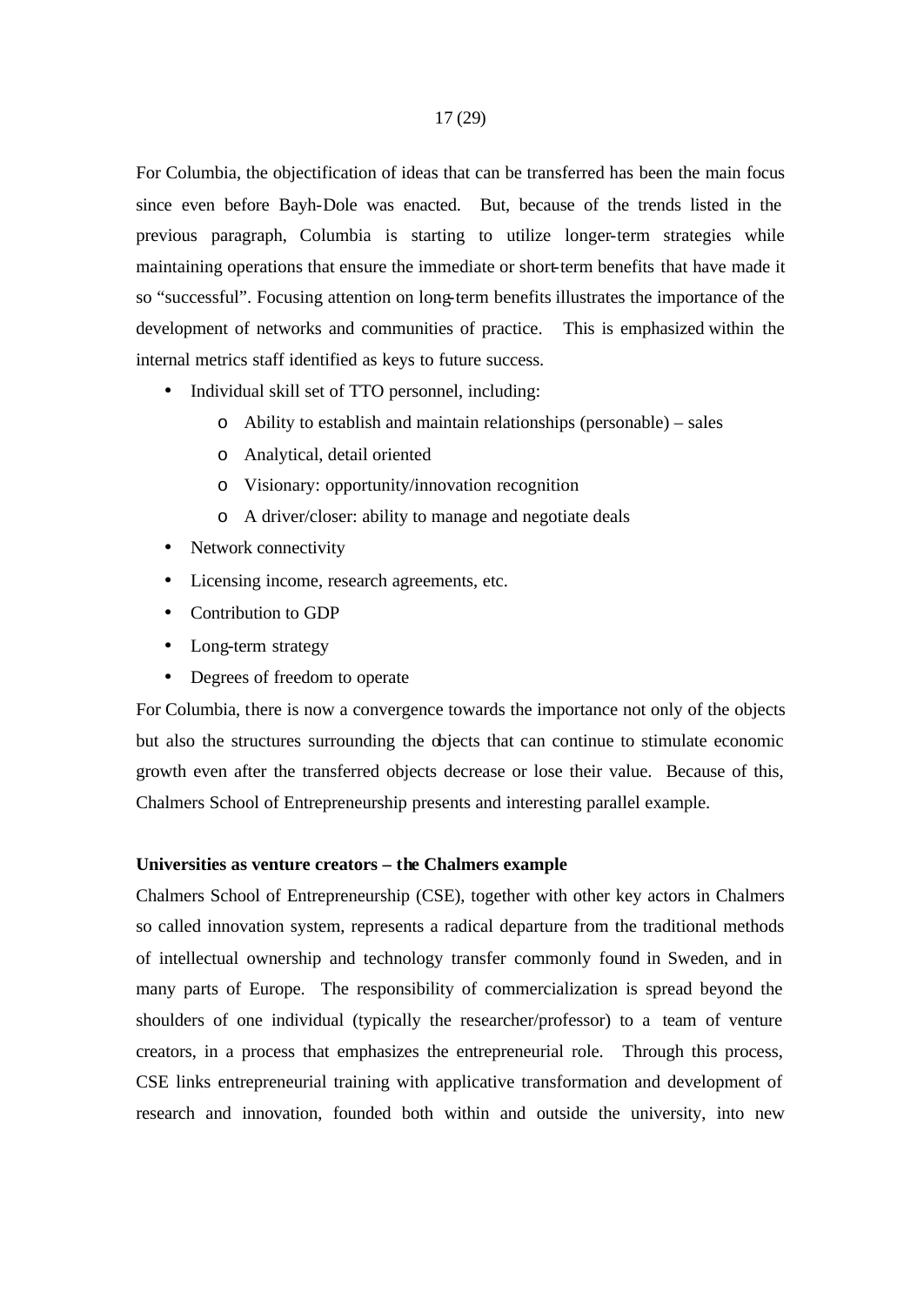ventures. In less than a decade, CSE has successfully created over 30 companies, employing over 150 individuals and attracted approximately 20 Million USD in venture capital and soft financing. At the same time, the school has also graduated 138 trained entrepreneurs while building relationships with dozens of idea providers within and outside the Chalmers University environment.

The traditional Swedish university environment operates under the regulation of the teachers' exemption. This law gives intellectual property (IP) ownership to the researcher/professor within the university, regardless of where the funding for the research originated, if not otherwise bilaterally agreed. The teachers' exemption was enacted in 1949 and was meant to compensate for the low level of pay available to university professors, by enabling them to seek out substitutive revenue for their human capital. In addition, the exemption was meant to allow for the maximization of scientific benefit through control of research results, thus allowing for additional means of commercialization. This policy structure placed a significant responsibility on the shoulders of the professor/researcher to not only identify research applicable for market activity, but to then also engage in the transference or commodification of that research, either through transactions with other market actors, or through the creation of new firms. While there certainly were individuals willing and able to take on such entrepreneurial roles, the activities mentioned above went against the fundamental desire of the majority of researchers/professors to continue their focus on their research, i.e. to be a "basic researcher".

In the 1960's, an electronics professor at Chalmers University of Technology, started championing the idea of transforming university technology into university spin-offs, thereby pioneering an awareness and positive attitude towards commercialization at the university. However, because of the traditio nal role perception of the "basic researcher", and of the technology transfer policy focus on the individual, innovations developed from within the university have remained an exception to common practice. New developments emerged at Chalmers in the late 1990's, focused on finding new pathways for applicable research to the marketplace, still giving the professor partial ownership and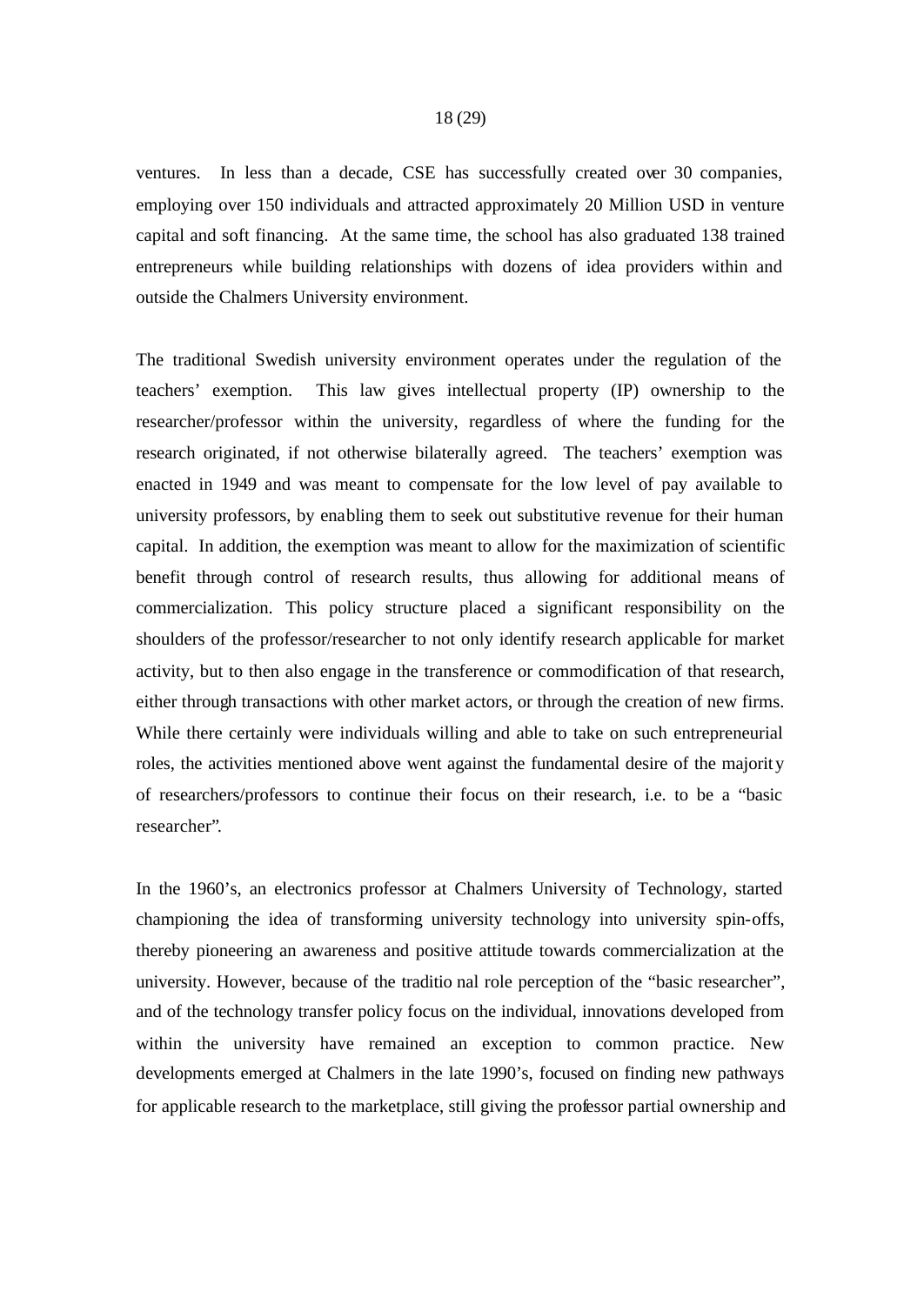influence, while also freeing his/her hands of the venture creation operational processes, thus allowing for the practice of basic research.

CSE has had two stages of development and operation since its inception in 1997. Version 1 of CSE (1997-2000) was designed as an educational track for engineering and architecture students beginning their final year at Chalmers. To accomplish the objective of developing entrepreneurs, several innovative steps were taken. The first measure was the design of a special student recruitment process, including written applications, tests and psychological consultants. At the same time, an idea recruitment process was established, in order to select good ideas from research or companies around Chalmers, from which the student teams would develop their businesses. The education and execution of the projects was designed to be carried out in an incubation environment (this later became the business incubator Chalmers Innovation). Finally, course modules were built, basing as much as possible upon the real situations in the projects.

In 1999, the planning of Version 2 of CSE (2000-2004) was initiated. Several components were added. The first of these was the evolving of CSE from a last-year education track for engineering and architecture students, into the Swedish equivalent of a Master of Science in Innovation and Entrepreneurship program, open for students who have reached a bachelor degree level. An Entrepreneurship fund was created, through which CSE started taking an active stake in the innovations projects, while attracting venture capital to the business development. At the same time, strong ties were knit with the new Center for Intellectual Property studies, thereby providing international competence on how to build and secure intellectual assets (i.e. how to build knowledge based ventures).

The innovation projects at CSE stem from research at Chalmers, from other universities, or from small or large firms. The intellectual property of the project is contractually secured by the CSE Fund, prior to the project start. This procedure prohibits unfruitful negotiations during the project year and establishes "fair play" for all actors. The innovation projects are often early patented or patentable ideas that need the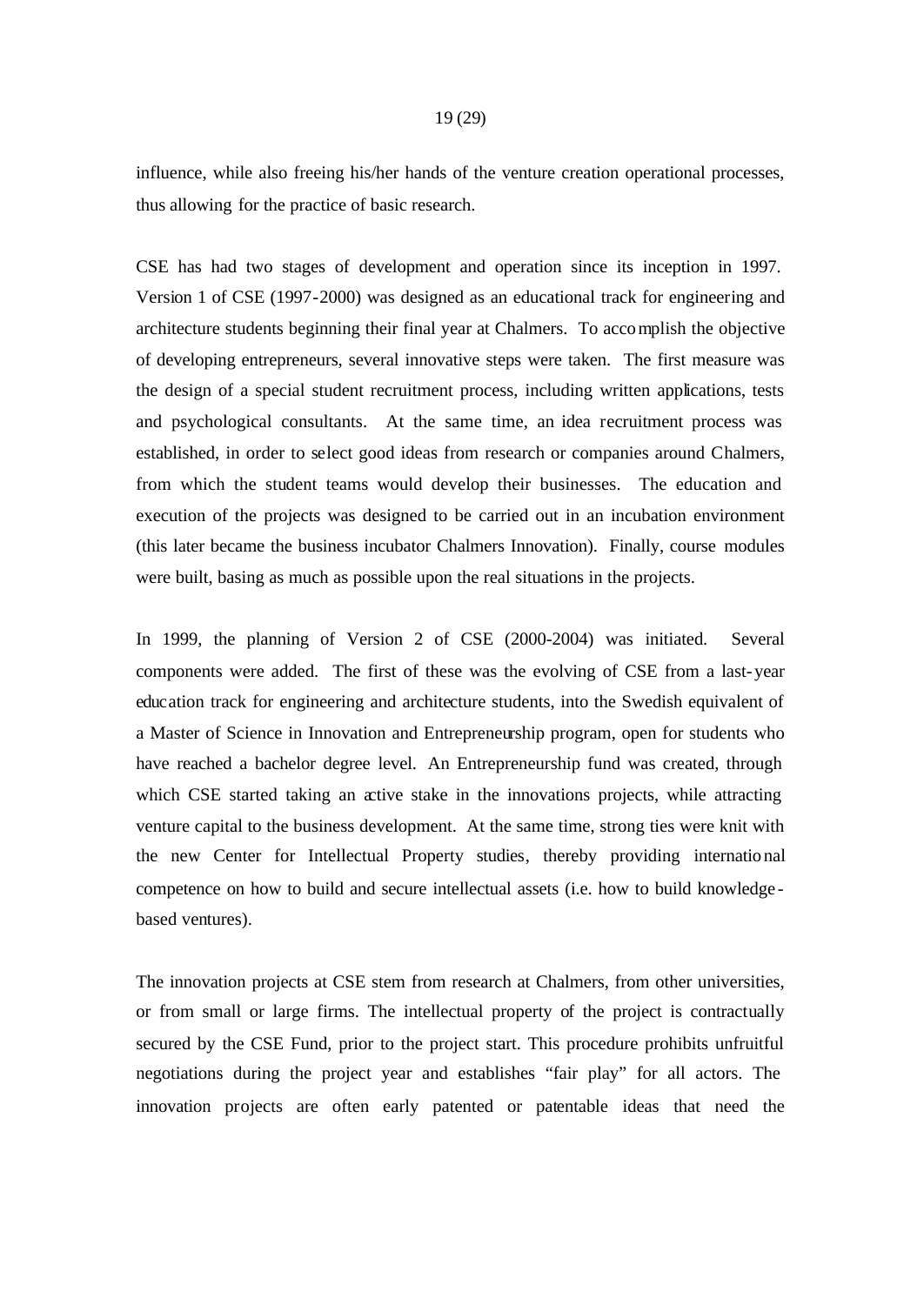complementary entrepreneurial driving force to reach the market. The aim is to start a new venture, based upon the ideas created during the project year. Projects today range from research intensive to product sales and end-user driven, with an increased number of projects coming from Gothenburg University as well as from established firms, in the form of corporate spin-outs.

When the CSE was first created, it was expected that approximately one project per year would transform into a start-up company. Results have exceeded these expectations to the extent that, in the second version (from 2000), an average of four companies per year have been started within classes containing approximately 20 students, per year, working in teams of three. The following are three representative companies:

- 1) Oxeon was founded by CSE in 2002, and is based on patented research into technical textiles, developed at Chalmers University of Technology in the mid 1990s. For several years the inventor attempted to commercialize the research, through, among other things, attracting business angels to invest. In 2002, restart of the project was carried out in collaboration with CSE, in which is the business was focused on a technique for ind ustrializing the manufacture of band-woven composites. Today, the company, among other things, works with Formula 1 car producers.<sup>29</sup>
- 2) Midorion was founded by CSE in 2003, and is based on a basic breakthrough in nanotechnology research, jointly developed at Chalmers University of Technology and Sahlgrenska Academy (the medical school of Gothenburg). CSE was, at a very early stage of the innovation development engaged together in an interplay with a strong and committed board, the inventor (who in this case joined the company after finishing her PhD) and the team of former students. From this group, Midorion was started, to develop a "sensor on a chip" able to detect single molecules, aiming at drug discovery applications.<sup>30</sup>
- 3) Lamera was founded by CSE in 2004, and represents technology utilized from outside the university structure. Lamera is based on a patented sandwich material

<sup>&</sup>lt;sup>29</sup> www.oxeon.se

<sup>30</sup> www.midorion.com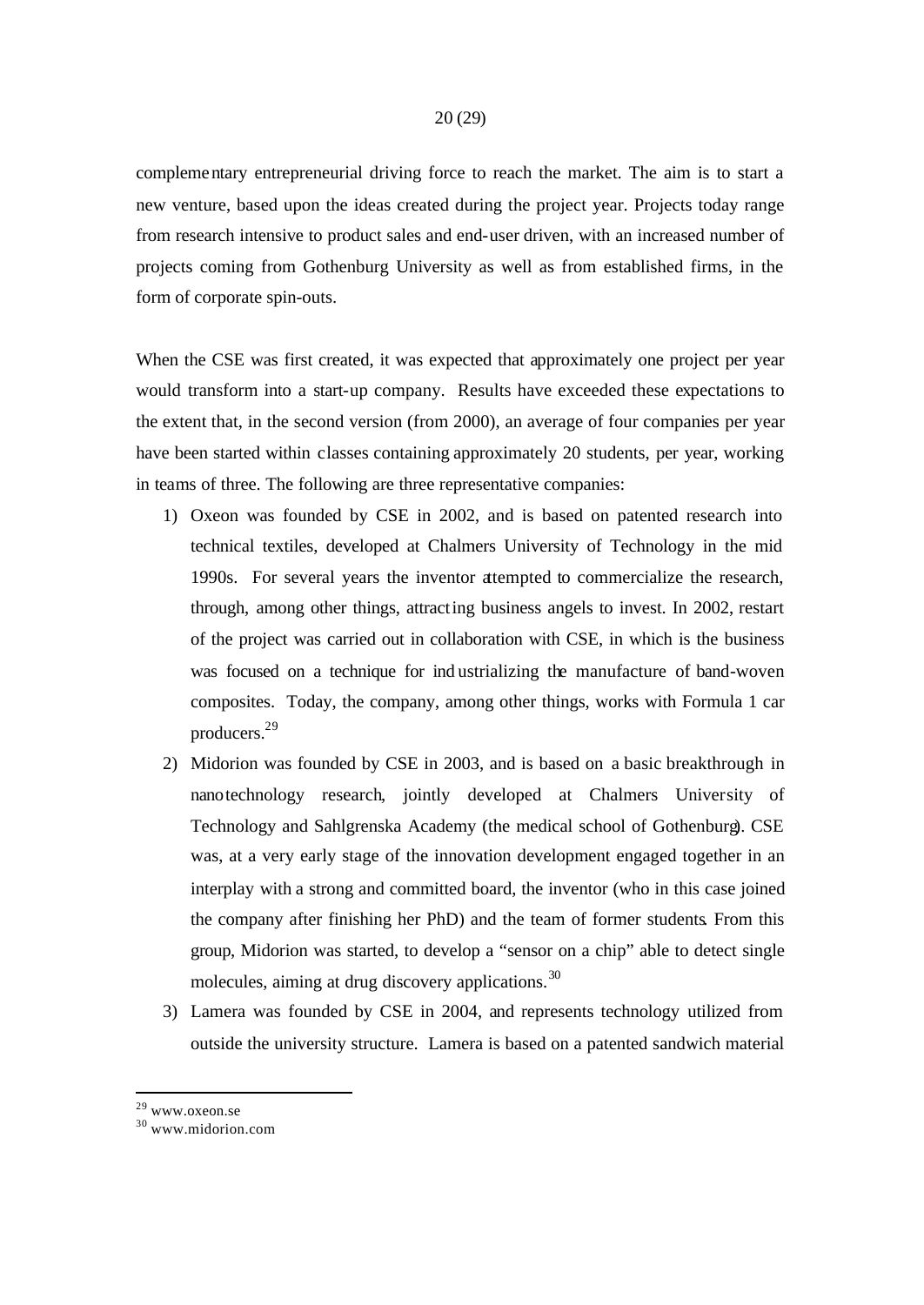that had been researched and developed at length within the Volvo Corporation. After difficulties in commercializing the new high-performance material towards, primarily, vehicle-applications, Volvo Technology Transfer contacted CSE to make a final attempt at finding new applications. The joint venture between CSE, Volvo and the students also serves as an example of CSE collaboration being an option for developing non-core business technologies from established firms. The material is now initially commercialized towards non-vehicle applications, e.g. bicycle helmets, where establishment barriers are lower and margins are expected to be higher. $31$ 

Not only have multiple companies been created while within the university structure, but students also continued engage in start-up opportunities after the graduation period. More than half of the alumni remain in the start-up environment. Students also pursue careers as business developers in large firms (approximately 20%), as business development consultants (approx. 10%), as service providers or in research (approx. 10%).

As identified above, the process of identifying success is twofold, and represents the initiated convergence towards value creation in the new intellectual infrastructure. The foremost objective has been and continues to be the development of human capital, represented in the education and dispersion of entrepreneurial leaders into society. These educational pursuits can be measured by:

- Development of skills and tools
- Network connectivity
- Timely opportunity recognition, including quantification and valuation of project applications
- Capability to balance risk and ambiguity

However, the development of the entrepreneur does not end with the student, but is also established through the connections with researchers, professors, and/or idea providers, that exist both within and outside the university structures. These individuals experience a less concrete, but longer-term engagement in the entrepreneurial learning process. The

l

<sup>31</sup> www.lamera.se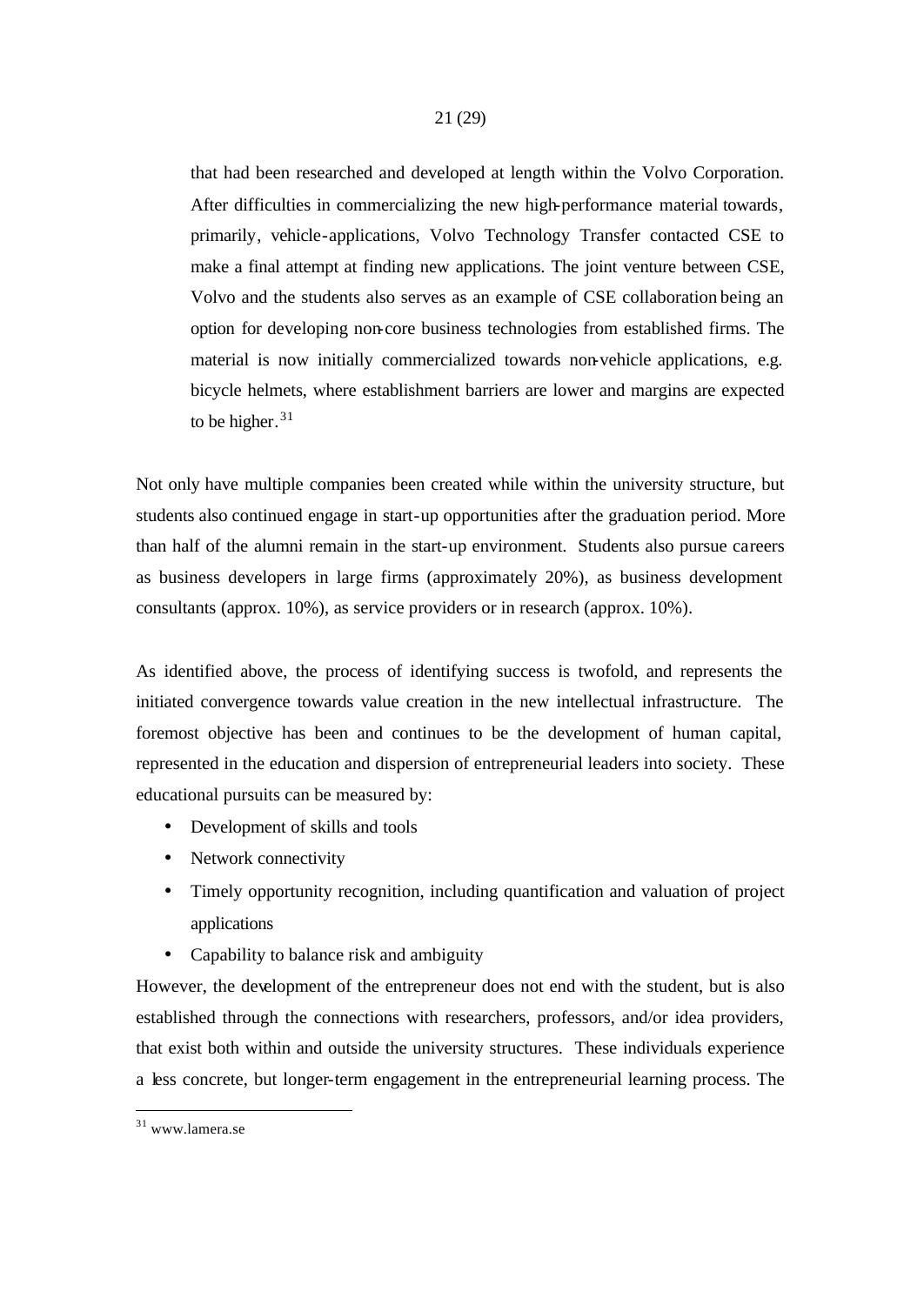secondary objective of CSE is the practical application of ideas harvested from researchers, professors, and idea providers, and coupled together with the students into the creation of venture firms. This represents the importance of commodification of human capital into structures that hold market recognition; the formation and operation of companies. For the creation of new ventures, success measurement must be applied to both the pre-incubation CSE program as well as the additional stages of Chalmers innovation system. Criteria include:

- Capture of intellectual capital into structural capital
	- o Including company formation
- Valuation and value recognition by the market (external financing)
- Employment
- Turnover

The metrics presented attempt to meet multiple and, at times, divergent objectives, which limits the obtainable measurements. These limitations emphasize the need for collaborative activity and illustrate why there is beginning to be a convergence towards a new territory, in which these divergent objectives are more closely aligned.

#### **Analyzing the cases**

This section comprises an analysis of lessons learned from the cases, including an understanding in the differences of approaches, of any converging trends, as well as a discussion of the challenges that may be faced when choosing one path or the other.

#### Lessons learned from Columbia

Columbia developed a successful and lucrative licensing process in a relatively short period of time, 15 years, mainly based on the opportunities presented by the Bayh-Dole Act; and without a pre-established history of organic entrepreneurial activities, such as those that existed at Stanford and MIT, prior to Bayh-Dole. It is therefore relatively safe to conclude that the enactment of Bayh-Dole, gave Columbia an "immediate" market presence and market power, which were critical in accomplishing successful licensing agreements. Universities in non-Bayh-Dole environments and in environments with less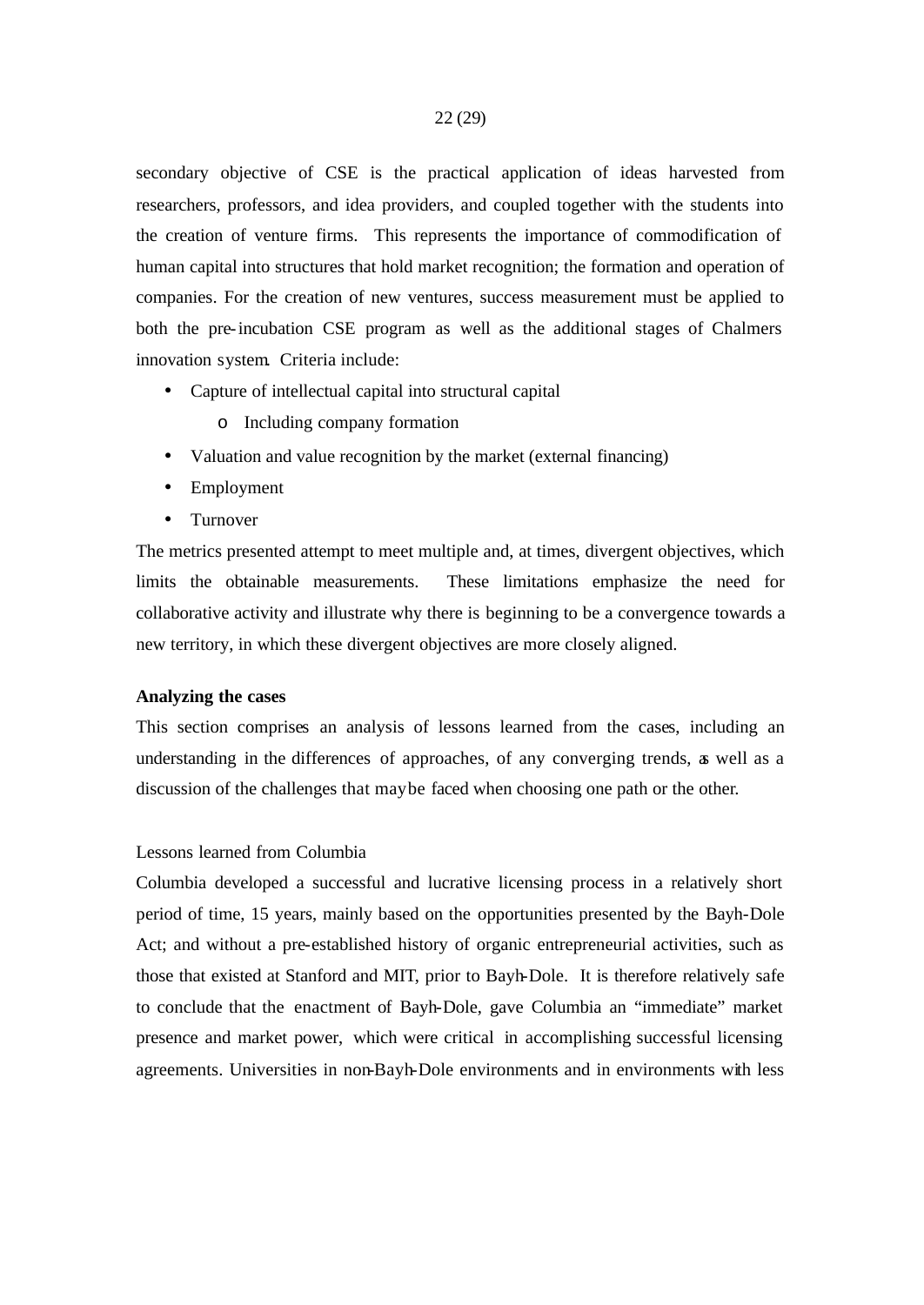### coordinated federal public research spending are arguably having a tougher time in gaining such market acceptance and market power.

In the Columbia case, it is also important to note the strong history of an interdisciplinary organized medical school, which has likely been critical in developing key inventions, readily exploitable through licensing. This collaboration has helped to establish synergies that have likely been crucial to the generation of three "blockbuster" biotech licenses, and not just one, which could have been regarded as luck or an anomaly.. However, the backing from favorable regulations and a strong interdisc iplinary research tradition do not fully explain the Columbia phenomenon. Sophisticated commercial collaborative arrangements also need to be recognized. Two successful examples signify this aspect: the MPEG-2 patents being pooled into the MPEG-LA construction, and the collaboration with a key industrial actor for development of the glaucoma drug.

Comparing Columbia with the "ideal model" in Figure 4, an inclination towards packaging as many inventions as possible into license agreements can be found (see Figure 5). Columbia expresses a strong desire and trend towards greater involvement into later venture creation stages, but such activities would require more revenues being invested. The financial success of Columbia licensing, might have overshadowed the potential that the licensing approach also has in promoting public interests, such as regional growth, maximizing constructive utilization of knowledge, increasing public health, etc. The licenses issued by Columbia, (and most certainly by many other U.S. universities), do actually allow such interests to be governed, though this is often neglected when focusing on university revenues from licensing. This effect – i.e. to impose public interests through the licensing tool – needs to be seen as part of the Bayh-Dole stipulated licensing model, and would be lost if universities, instead of licensing, transferred ownership rights to private interests, or only were interested in governing minority equity positions in ventures. The latter models would only be revenue generating for universities, not allowing the university to remain responsible for how new knowledge is utilized in society.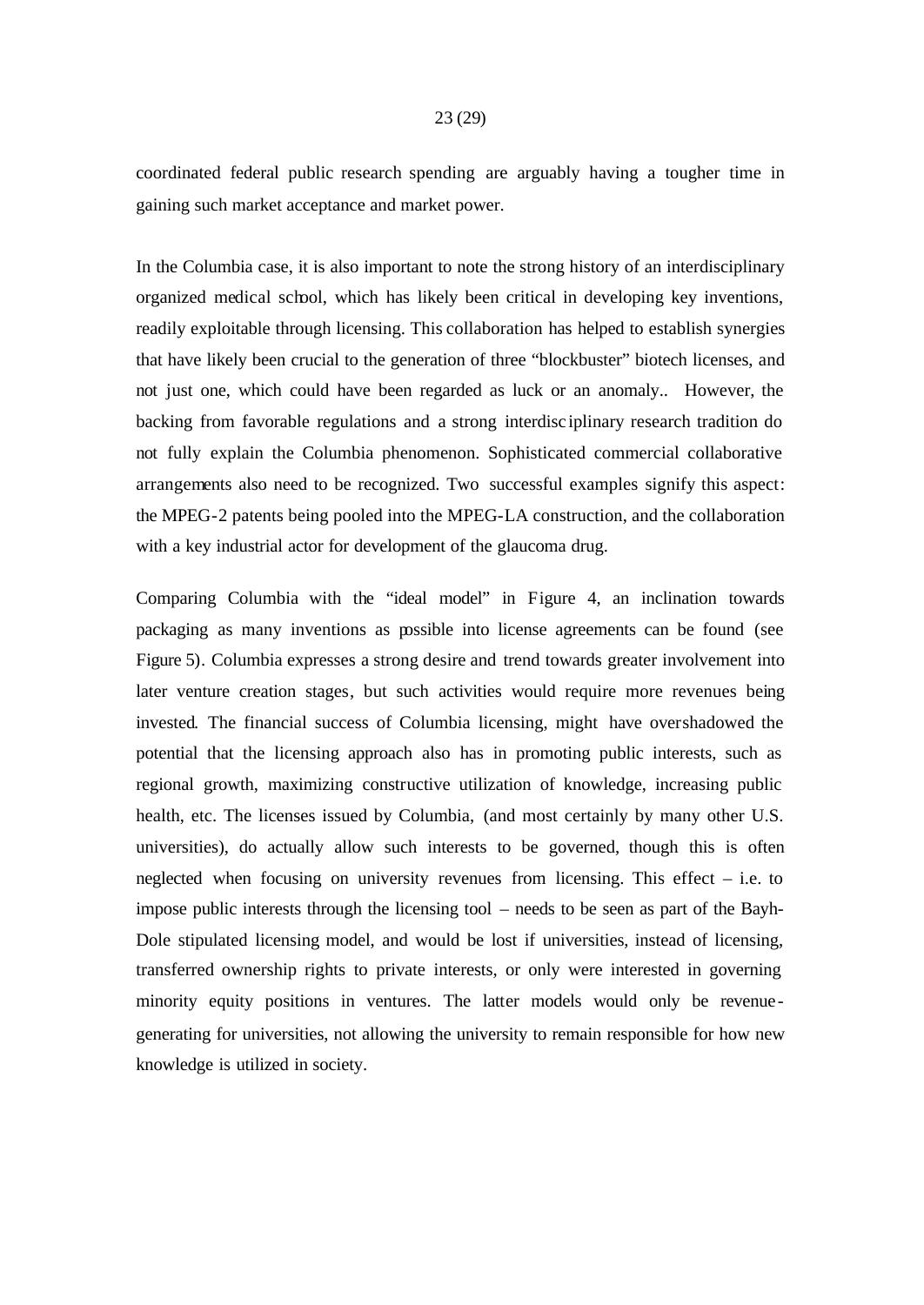



*Figure 5. The key path for technology transfer at Columbia, as compared with the reference model in Figure 4.*

#### *Lessons learned from Chalmers*

Chalmers School of Entrepreneurship represents an institution that holds a legitimacy and acceptance of entrepreneurial activity, based on a long history of championing such efforts from within the university, then coupled together with the proactive innovation measures adopted in the early 1990's. These activities are perhaps most readily seen in the facilitation of down-stream activities, mainly focusing on spin-outs and new venture creation. Chalmers and the surrounding society has learned the importance of CSE being involved in down-stream venture creation, not because of large revenue streams – they are yet to be proven – but because of the societal recognition and relevance such involvement is given in comparison to traditional research. Hence, a small investment per year in venture creation, as compared to Chalmers overall budget, results in a profiling of and strategic marketing of Chalmers in society. As a potential bonus, on top of this, remains potential revenue from equity positions.

Another significant lesson from the CSE case is the development of human capital along with the development of IP. This synergy can both be seen as a conscious risk strategy  $$ i.e. students get a grade even if a project fails, and therefore also "high-hanging fruits" are pursued – and as a way of consciously developing more entrepreneurial professional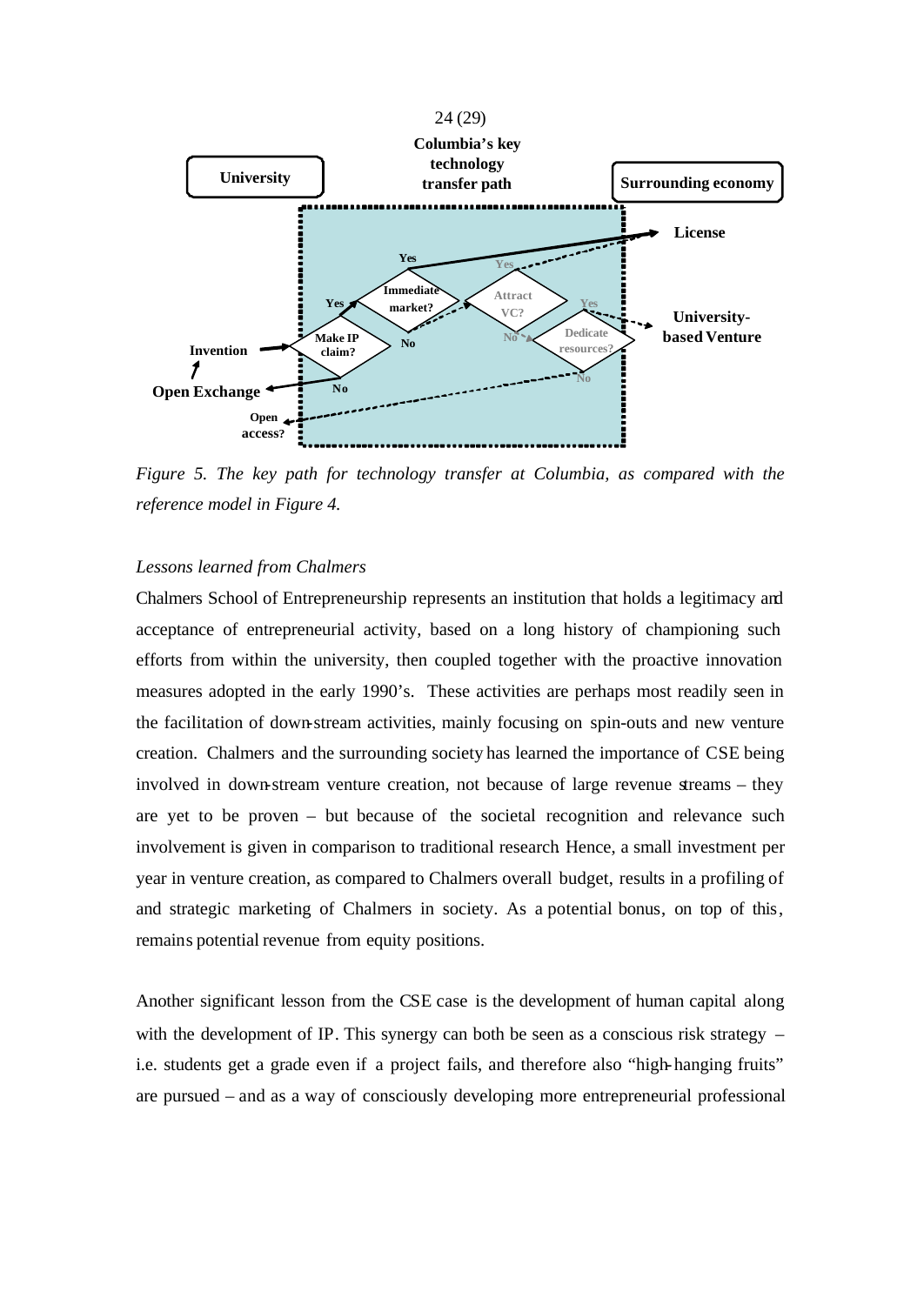roles. The CSE model enables for scientists, students and collaborative partners to demonstrate and prove entrepreneurial skills. The recognition capital gained through learning and applying established norms of a profession is thus expanded into also encompassing entrepreneurial dimensions, whether that of being a scientist spending "extraordinary efforts" on validating a technology, or as a student building an entrepreneurial track-record, beyond expectations of the curricula<sup>32</sup>.

Thus, through the entrepreneurial role emphasis, in which the object oriented approach in Figure 4 is more implicit, CSE's objective is in capturing the human that holds the capital and teaching that human how to not only commodify the ir own knowledge, but also identify and commodify the human capital of others into products and into a venture that can evolve beyond the initially identified idea (see Figure 6). However, this human capital focus also points to a problem in the current CSE model. The lack of regulations and policies around a disclosure procedure and how proper ownership of university-based inventions should be established, also creates complex situations, in which degunkification of IP claims needs to be carried out in parallel with identification and development of commercial claims. As a result the CSE model invests first in the relationship with a potential inventor, and thereafter looks into all the relevant issues in developing "the object". All these special aspects are captured in the adapted object- and human capital oriented model in Figure 6. Several decades of relatively little spontaneous venture creation and lack of a boundary-spanning (university-business boundary) entrepreneurial activity helps to motivate the relevance for such a model. However, in a more regulated Bayh-Dole type of environment, opportunities for a more systematic and efficient step by step validation of commercial potential could probably be pursued.

<sup>32</sup> Lundqvist, M.A., 2004, *Entrepreneurial roles in the university*, paper presented at the CIP symposium on "The Entrepreneurial University", June 1-3, in Gothenburg.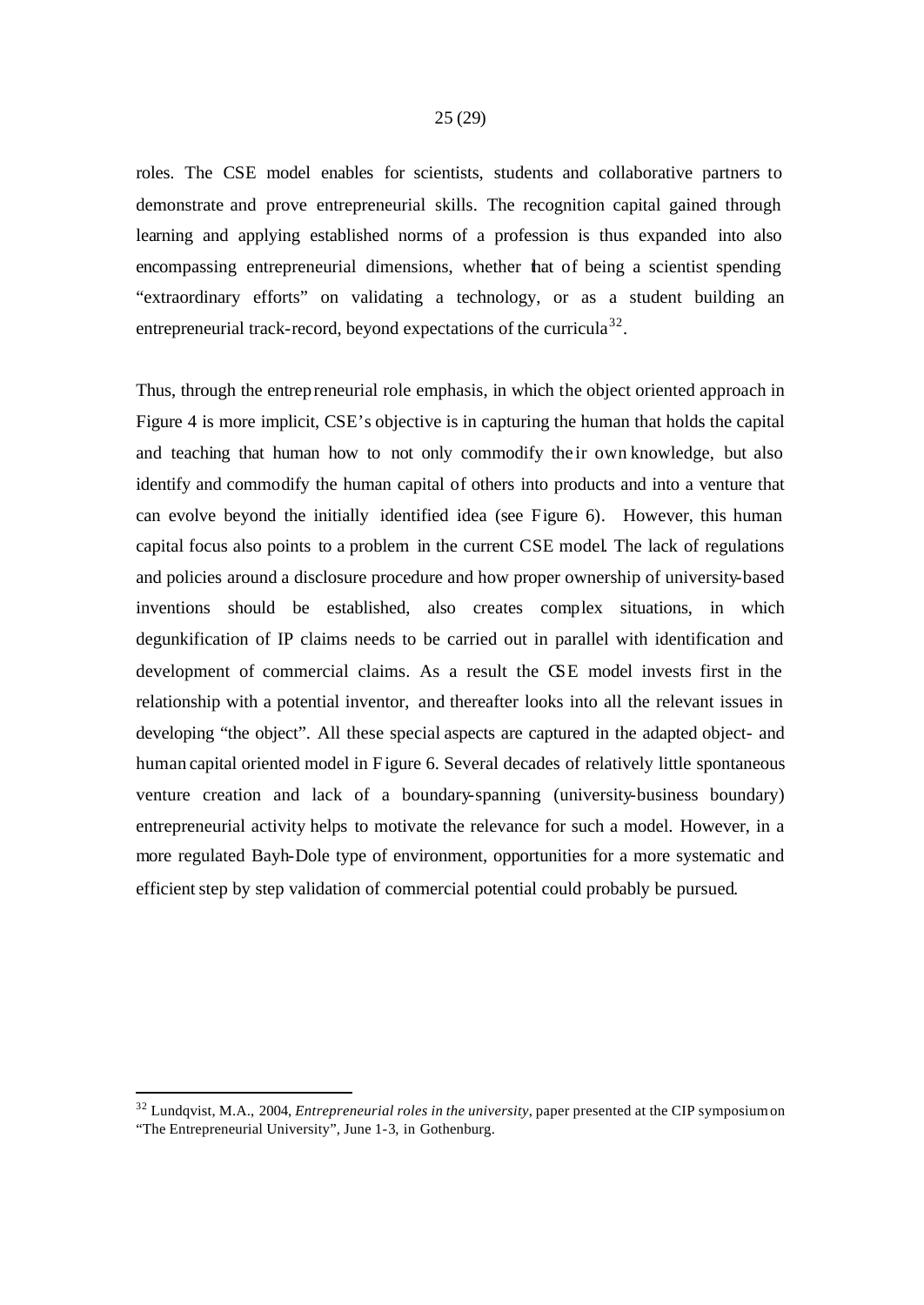



*Figure 6. The Chalmers (CSE) model, focusing on contractually committing inventors before dedicating resource in a collaborative process of investigating the potential for a new venture.*

#### *Converging trends*

Columbia is now engaging in more and more start-up and spin-off activity, with an increasing aspiration for self-funding of certain projects. There is also increased incorporation of students into the opportunity recognition process. CSE is recognizing the need for increased analysis of inventions and innovations received as potential projects, and being able to apply a licensing component in the commercialization of such projects. As indicated in Figure 6, the open exchange model of building recognition capital can be extended to include entrepreneurial value creation in establishment of networks, collaborations, relationships, and ventures. This includes the recognition of new types of roles, developed within the university and then transferred outside the universities: the academic entrepreneur, evolving from the university scientist or researcher actively engaging in the formation of innovation through licensing and technology development; the start-up entrepreneur, evolving from the student educated in not only the theory of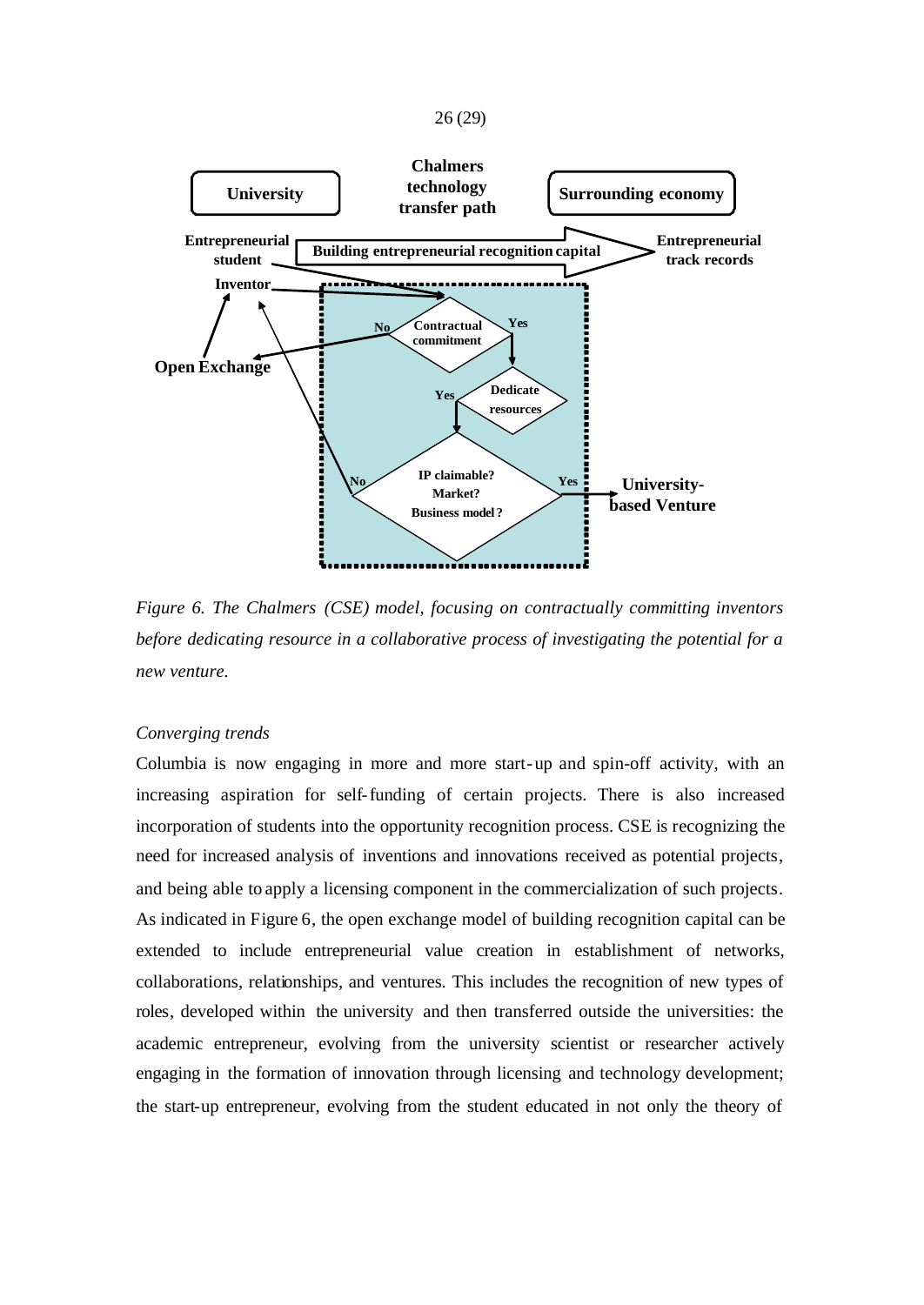entrepreneurial activity, but now actively partaking in venture creation and licensing of new ideas while within the realm of the university; and the institutional entrepreneur, evolving from the consultative or otherwise administrative actor that has the ability to facilitate opportunity recognition activities, learning and guiding the other two entrepreneurial roles through the process<sup>33</sup>. We propose this entrepreneurial recognition capital model combined with the object-oriented licensing-based step-by-step model introduced as an image of what a new university infrastructure for commercializing new knowledge could comprise (see Figure 7).



*Figure 7. The proposed model of a new infrastructure for commercializing knowledge by combining a step-by-step object-oriented approach with the building of entrepreneurial recognition capital.*

#### **Implications and discussion**

Both case examples can be seen as pioneering efforts in the area of university commercialization. Both cases now face a much broader inclusion of all relevant actors in learning processes – professors, students, business people and policy makers. When this

<sup>33</sup> Lundqvist, M.A., 2004. *Entrepreneurial roles in the university*, paper presented at the CIP symposium on "The Entrepreneurial University", June 1-3, in Gothenburg.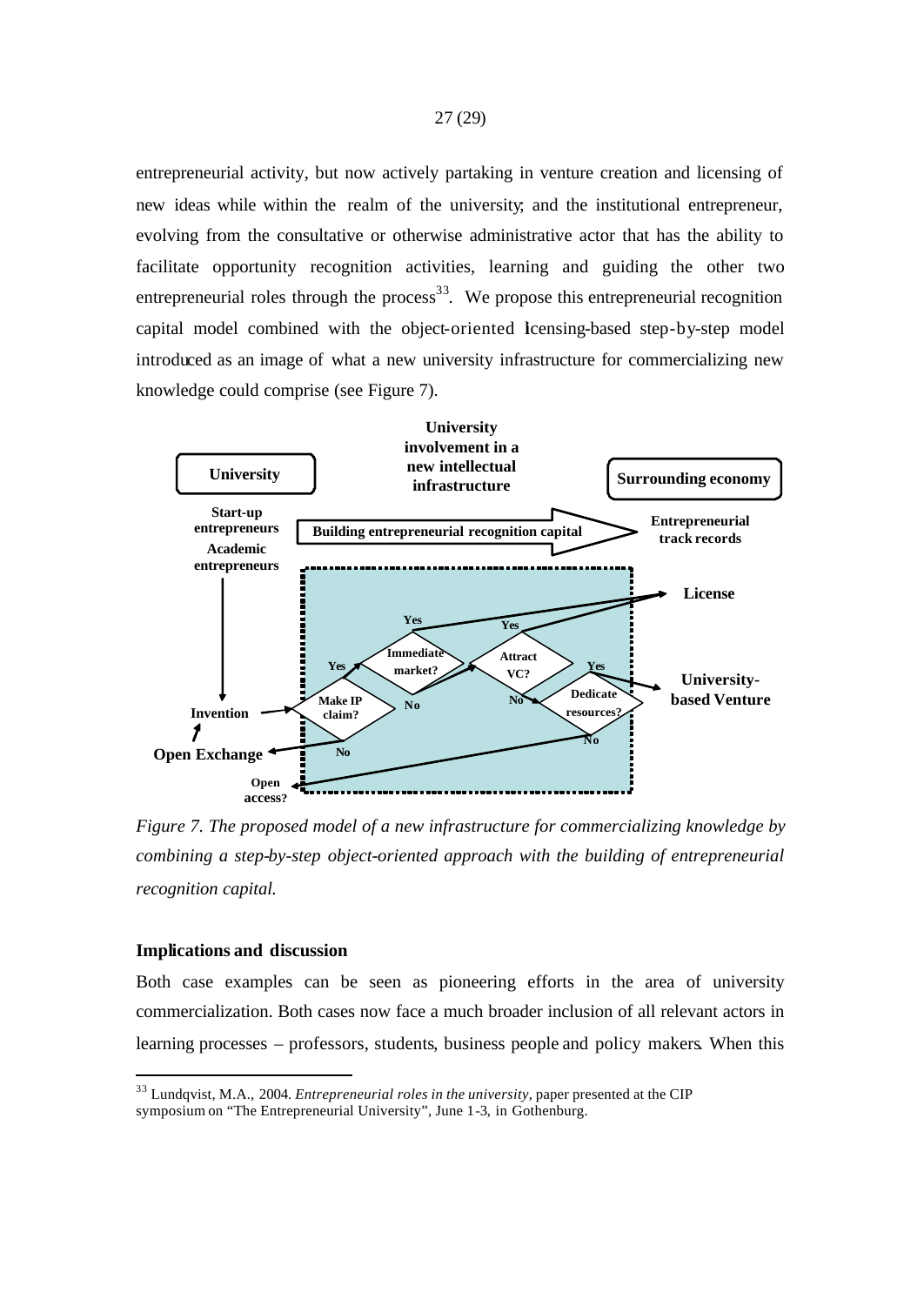happens, university management is likely to confront a need of change in leadership style, from a more reactive governance of open exchange and nurturing diversity, to a more proactive, prioritizing and strategic leadership. Central to this change is finding ways to develop such a leadership, without compromising open exchange, and critical as well as "blue sky" research. Most likely, university managers will depend on integrative activity with both government policy-makers as well as on an increased maturity and willingness to flexibly manage the new complex landscape – including critical research, contract research, collaborations, licensing and venture creation – among researchers and research groups. This change-challenge is likely a global concern, and governments and universities need to find ways of supporting step-by-step change, recognizing specific starting points of universities (see Figure 3). The two case illustrations have shown two paths of change towards seemingly converging ambitions. There are most likely other paths as well. However, research, university management and policy-makers needs to discuss 1) how a new infrastructure for commercializing can be conceptualized and 2) what different paths to reach such an infrastructure are required in terms of coordinated policy-practice-theory interaction.